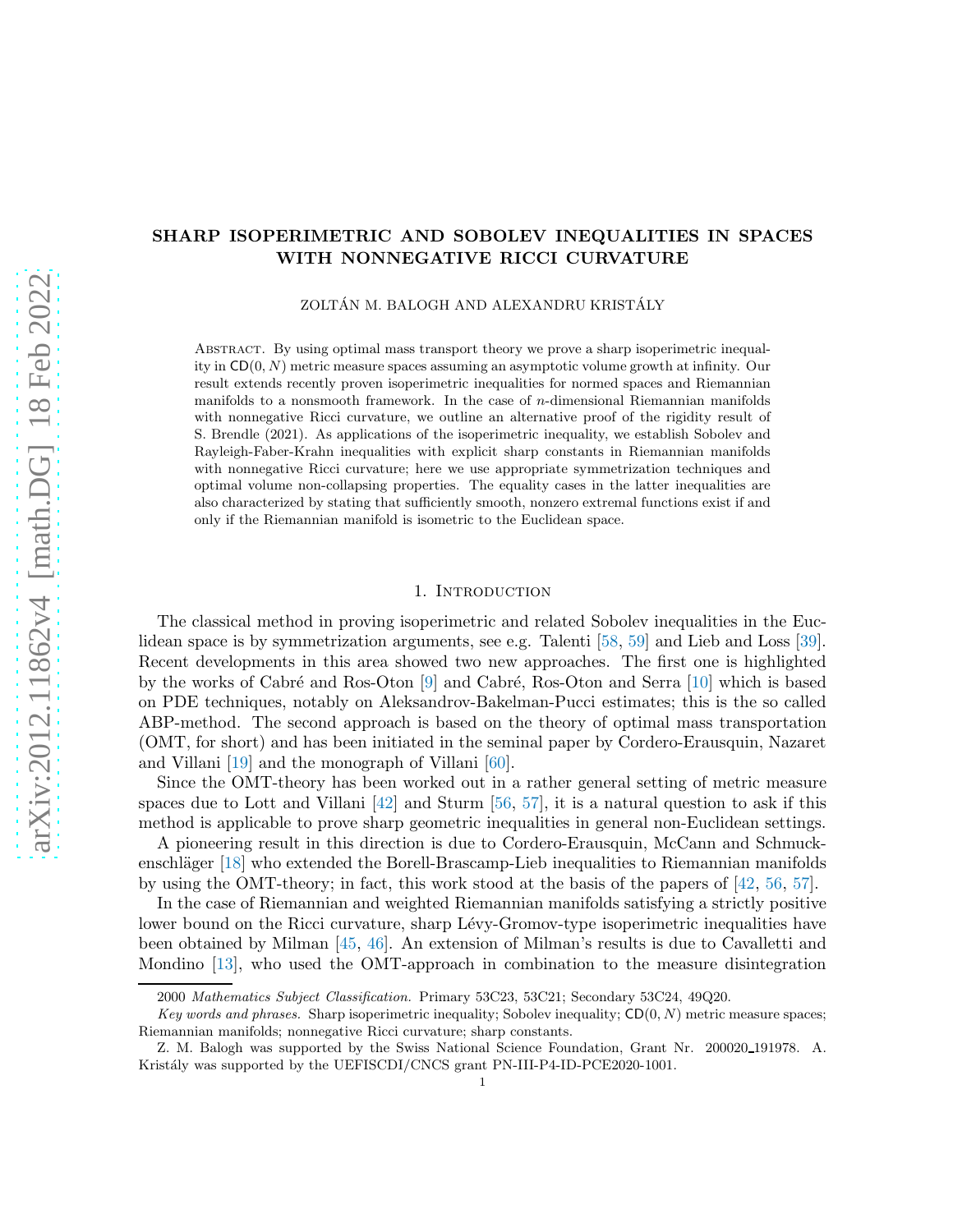method of Klartag [\[33\]](#page-21-4) to prove a sharp Lévy-Gromov-type isoperimetric inequality on metric measure spaces satisfying the  $CD(\kappa, N)$  condition with  $\kappa > 0$  and  $N \in [1,\infty)$ . Another extension of  $[45, 13]$  $[45, 13]$  is given by Ohta  $[50, 51]$  $[50, 51]$  to the setting of (not necessarily reversible) Finsler manifolds.

Our goal is to show that the OMT-theory can also be successfully applied to prove sharp isoperimetric inequalities on spaces with nonnegative Ricci curvature in a synthetic or classical sense. It is well known that without an additional condition no isoperimetric inequality holds true in general spaces with nonnegative Ricci curvature.

For our results, the additional assumption is a volume growth control at infinity. To be more precise, let  $N > 1$  be a real number, and  $(M, d, m)$  be a metric measure space satisfying the CD(0, N) condition, see [\[42,](#page-21-1) [56,](#page-22-3) [57\]](#page-22-4). Let  $B_x(r) = \{y \in M : d(x,y) < r\}$  be the metric ball with center  $x \in M$  and radius  $r > 0$ . By the generalized Bishop-Gromov volume growth inequality, see Sturm [\[57,](#page-22-4) Theorem 2.3], it follows that  $r \mapsto \frac{m(B_x(r))}{r^N}$  is nonincreasing on  $(0, \infty)$ for every  $x \in M$ . Moreover, the asymptotic volume ratio

$$
\text{AVR}_{M,d,\mathsf{m}} = \lim_{r \to \infty} \frac{\mathsf{m}(B_x(r))}{\omega_N r^N}
$$

is independent of the choice of  $x \in M$ . (Here, the constant  $\omega_N = \pi^{N/2}/\Gamma(1 + N/2)$  plays a normalization role and it is the volume of the Euclidean unit ball in  $\mathbb{R}^N$  whenever  $N \in \mathbb{N}$ .) Our standing assumption is

$$
\mathsf{AVR}_{M,d,\mathsf{m}} > 0,
$$

and we say that  $(M, d, m)$  has *Euclidean volume growth*. In order to state our first result, we recall that the *Minkowski content* of  $\Omega \subset M$  is given by

$$
m^+(\Omega)=\liminf_{\varepsilon\to 0^+}\frac{m(\Omega_\varepsilon\setminus\Omega)}{\varepsilon},
$$

where  $\Omega_{\varepsilon} = \{x \in M : \exists y \in \Omega \text{ such that } d(x, y) < \varepsilon\}$  is the  $\varepsilon$ -neighborhood of  $\Omega$  with respect to the metric d.

<span id="page-1-1"></span>**Theorem 1.1.** Let  $(M, d, m)$  be a metric measure space satisfying the CD(0, N) condition for some  $N > 1$ , and having Euclidean volume growth. Then for every bounded Borel subset  $\Omega \subset M$  it holds

<span id="page-1-0"></span>
$$
\mathsf{m}^+(\Omega) \ge N \omega_N^{\frac{1}{N}} \mathsf{AVR}_{M,d,\mathsf{m}}^{\frac{1}{N}} \mathsf{m}(\Omega)^{\frac{N-1}{N}}.
$$
\n
$$
(1.1)
$$

Moreover, inequality  $(1.1)$  is sharp.

Relying on the assumption of the Euclidean volume growth, our proof of [\(1.1\)](#page-1-0) uses careful limiting procedure in an OMT-based distorted Brunn-Minkowski inequality given by Sturm [\[57\]](#page-22-4). Concerning the equality in [\(1.1\)](#page-1-0), we could expect certain rigidity statement in the spirit of Cavalletti and Mondino [\[13\]](#page-20-4) who proved that if equality occurs in the isoperimetric inequality for some space  $M$  with a strictly positive lower bound on its Ricci curvature, then M is isometric to a spherical suspension. At present time no such characterization is available for the equality in  $(1.1)$  in generic  $CD(0, N)$  spaces; the reason is that the argument based on the distorted Brunn-Minkowski inequality - in spite of the fact that it provides the sharp inequality  $(1.1)$  - seems to be too robust to identify the equality cases.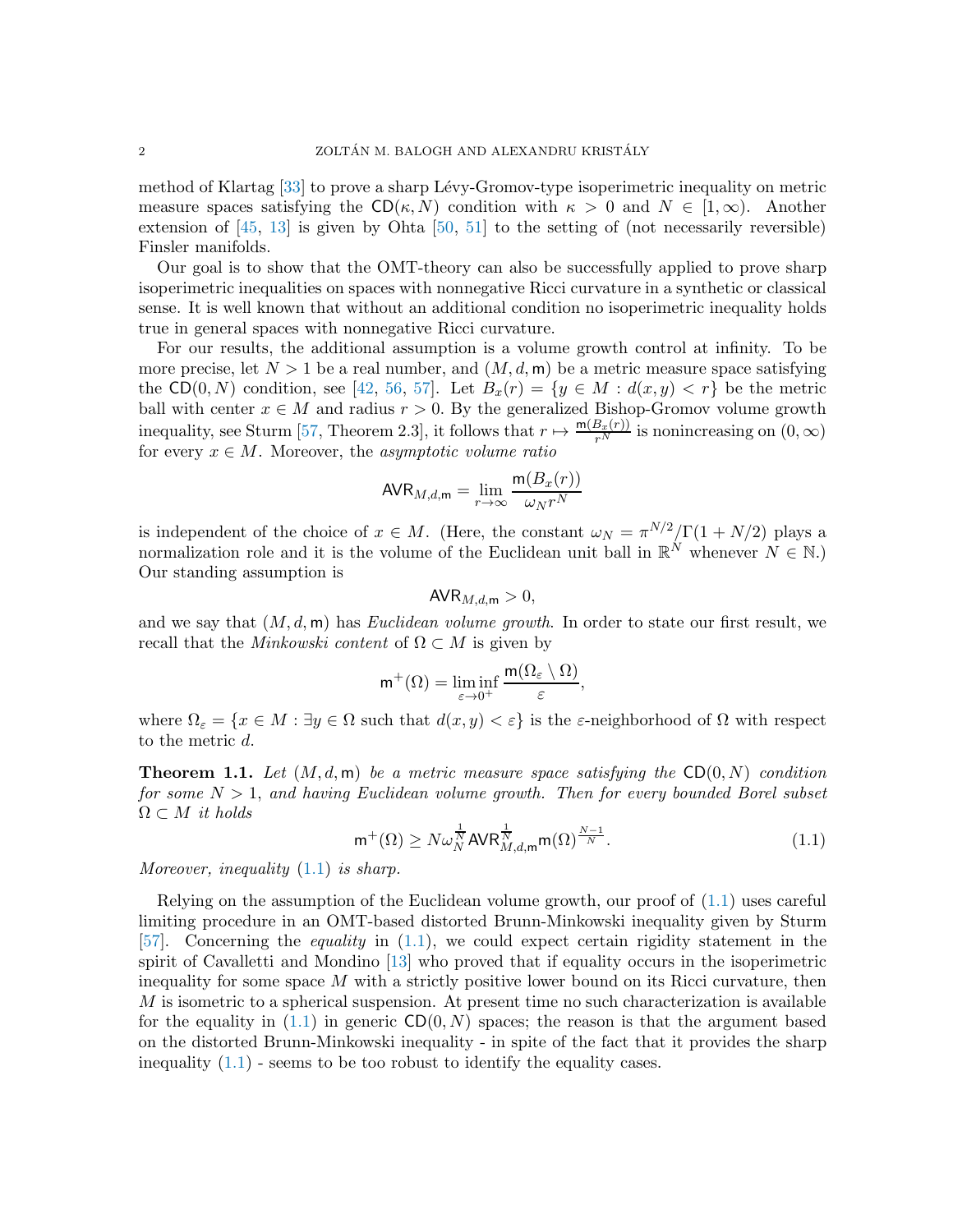Let us note that Theorem [1.1](#page-1-1) is in fact a generalization of the sharp isoperimetric inequal-ities on weighted normed cones/spaces, see Cabré, Ros-Oton and Serra [\[10\]](#page-20-1), on Riemannian *manifolds*, see Brendle  $\overline{7}$  and *weighted Riemannian manifolds*, see Johne [\[31\]](#page-21-5).

Considering a noncompact, complete *n*-dimensional Riemannian manifold  $(M, g)$  with nonnegative Ricci curvature (Ric  $\geq 0$ , for short), this can be seen as a metric measure space  $(M, d_g, \text{Vol}_g)$ , where  $d_g$  and  $\text{Vol}_g$  denote the natural metric and canonical measure on  $(M, g)$ , respectively. The asymptotic volume ratio of  $(M, g)$  is a global geometric invariant given by  $\mathsf{AVR}_g := \mathsf{AVR}_{M,d_g,\mathrm{Vol}_g}$ . By the Bishop-Gromov volume comparison principle one has that  $\mathsf{AVR}_g \leq 1$ ; moreover,  $\mathsf{AVR}_g = 1$  if and only if  $(M, g)$  is isometric to the usual Euclidean space  $(\mathbb{R}^n, g_0)$ . Under the assumption of Euclidean volume growth, i.e.,  $0 < \text{AVR}_g \leq 1$ , Theorem [1.1](#page-1-1) implies that for every bounded and open subset  $\Omega \subset M$  with  $\mathcal{C}^1$  smooth boundary  $\partial\Omega$ , one has

<span id="page-2-0"></span>
$$
\mathcal{P}_g(\partial \Omega) \ge n\omega_n^{\frac{1}{n}} \operatorname{AVR}_g^{\frac{1}{n}} \operatorname{Vol}_g(\Omega)^{\frac{n-1}{n}},\tag{1.2}
$$

where  $\mathcal{P}_q(\partial\Omega)$  stands for the perimeter of  $\partial\Omega$ .

We notice that [\(1.2\)](#page-2-0) has been recently obtained by Brendle [\[7\]](#page-20-5) using the ABP-method, who also proved that equality holds in [\(1.2\)](#page-2-0) for some  $\Omega \subset M$  with  $\mathcal{C}^1$  regular boundary if and only if  $\mathsf{AVR}_g = 1$  and  $\Omega$  is isometric to a ball  $B \subset \mathbb{R}^n$ . In our paper we also sketch an alternative proof of the characterization of the equality case based on the OMT-method.

Having inequality [\(1.2\)](#page-2-0) at hand - which is equivalent to a sharp  $L^1$ -Sobolev inequality on Riemannian manifolds with  $\text{Ric} \geq 0$  -, together with the characterization of the equality case, it is a natural question to consider the validity of *sharp*  $L^p$ -Sobolev inequalities in the same geometric setting whenever  $p > 1$ . This problem has its genesis in the work of Aubin [\[4\]](#page-20-6) who initiated in the early seventies the determination of sharp constants in Sobolev inequalities in curved settings. We notice that Aubin's program is rather well-understood in the counterpart setting of negative curvature. Indeed, sharp  $L^p$ -Sobolev inequalities hold on Hadamard manifolds (i.e., simply connected, complete Riemannian manifold with nonpositive sectional curvature), see e.g. Muratori and Soave [\[49\]](#page-22-7), whenever the Cartan-Hadamard conjecture holds, the latter being precisely the sharp Euclidean-type isoperimetric inequality on  $(M, q)$ . The validity of this conjecture is confirmed in low dimensions; see Weil [\[62\]](#page-22-8) in 2-dimension, Kleiner [\[34\]](#page-21-6) in 3-dimension and Croke [\[21\]](#page-20-7) in 4-dimension, respectively.

For an *n*-dimensional complete Riemannian manifold  $(M, q)$  with  $n \geq 2$  and Ric  $\geq 0$ , endowed by its canonical measure  $\text{Vol}_g$ , the simplest  $L^p$ -Sobolev inequality on  $(M, g)$  reads as

$$
\left(\int_M |u|^{p^*} \mathrm{d}v_g\right)^{1/p^*} \le C \left(\int_M |\nabla_g u|^p \mathrm{d}v_g\right)^{1/p}, \ \forall u \in \mathcal{C}_0^{\infty}(M),\tag{S}
$$

where  $C = C(n, p) > 0$  is a universal constant,  $1 < p < n$  and  $p^* = \frac{pn}{n-q}$  $\frac{pn}{n-p}$  is the critical Sobolev exponent. A local chart analysis shows that the validity of  $(S)$  necessarily implies  $C \geq AT(n,p)$ , where

$$
AT(n, p) = \pi^{-\frac{1}{2}} n^{-\frac{1}{p}} \left(\frac{p-1}{n-p}\right)^{1-1/p} \left(\frac{\Gamma(1+n/2)\Gamma(n)}{\Gamma(n/p)\Gamma(1+n-n/p)}\right)^{1/n}
$$

is the best Sobolev constant in (S) for the Euclidean space  $(\mathbb{R}^n, g_0)$ , see Aubin [\[4\]](#page-20-6) and Talenti [\[58\]](#page-22-0). Moreover, in the Euclidean case, the unique family of extremals is also identified.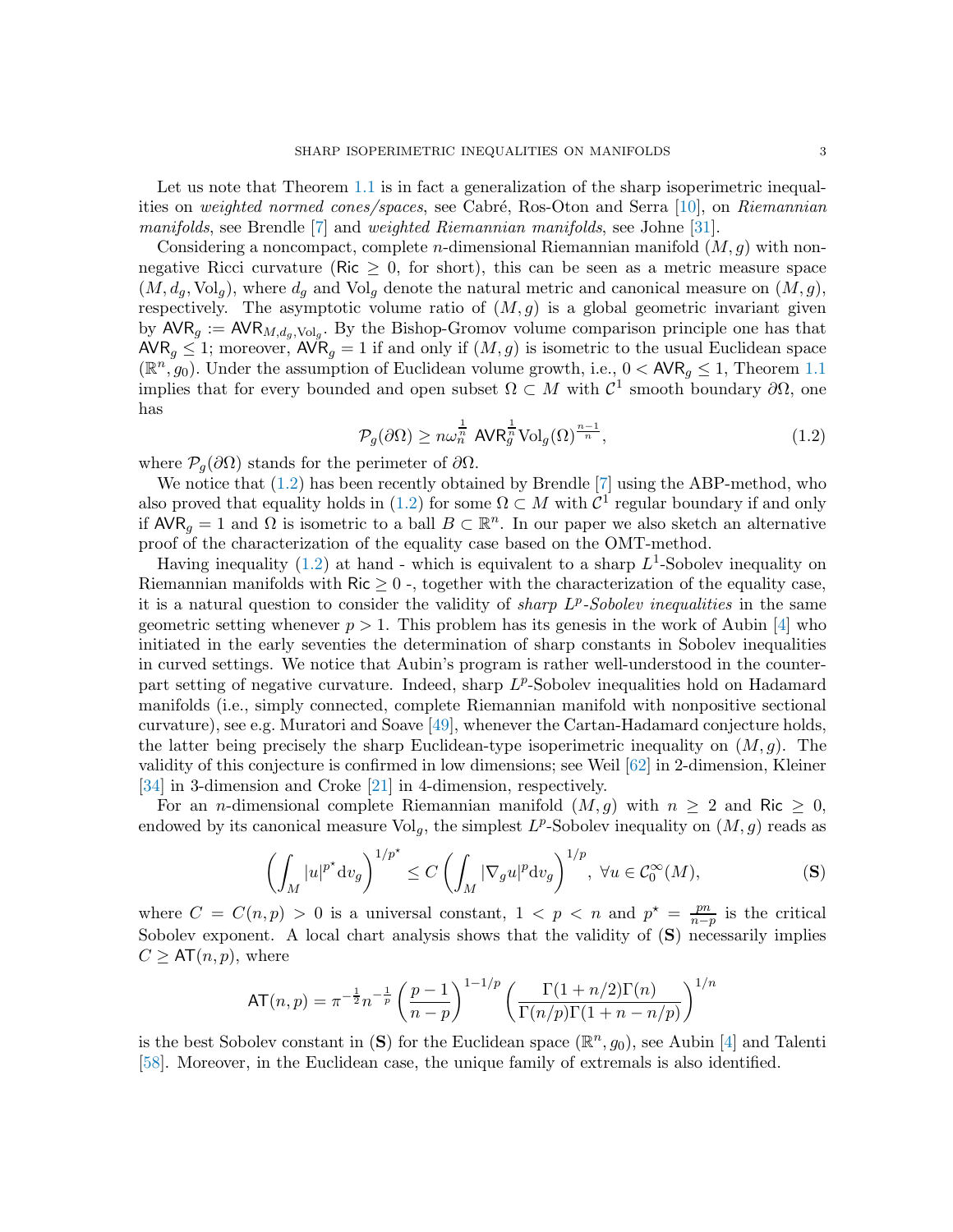Let us note first that the existing literature already contains *rigidity* results concerning inequality (S) on Riemannian manifolds with Ric  $\geq$  0. Indeed, Ledoux [\[38\]](#page-21-7) proved that if (S) holds with  $C = AT(n, p)$ , then  $(M, g)$  is isometric to the Euclidean space  $(\mathbb{R}^n, g_0)$ . Moreover, a quantitative form of Ledoux's result were given by do Carmo and Xia [\[24\]](#page-21-8) who proved that  $(M, g)$  is topologically close to  $(\mathbb{R}^n, g_0)$  whenever the constant  $C > AT(n, p)$  in  $(S)$  is sufficiently close to  $AT(n, p)$ . In fact, a byproduct of do Carmo and Xia's approach is that the validity of  $(S)$  with a constant  $C > 0$  implies the volume non-collapsing property

<span id="page-3-0"></span>
$$
AVR_g \ge \left(\frac{AT(n,p)}{C}\right)^n.
$$
\n(1.3)

In particular, inequality [\(1.3\)](#page-3-0) implies that for any complete Riemannian manifold  $(M, g)$  with Ric  $\geq 0$  supporting the Sobolev inequality (S), one necessarily has that  $AVR_g > 0$ , i.e.,  $(M, g)$ has Euclidean volume growth. The converse is also true that follows by a general result of Coulhon and Saloff-Coste [\[20\]](#page-20-8) where the constant  $C > 0$  in (S) is generically determined.

Keeping our geometric setting, i.e.,  $(M, g)$  is a noncompact, complete Riemannian manifold with Ric  $\geq 0$ , our second purpose is to provide *sharp Sobolev inequalities on*  $(M, g)$  by the sharp isoperimetric inequality from relation [\(1.2\)](#page-2-0). As expected, the asymptotic volume ratio  $AVR_q \in (0, 1]$  is explicitly encapsulated in these Sobolev inequalities and more spectacularly, they do provide sharp Sobolev constants.

To formulate this result let us denote by  $\dot{W}^{1,p}(M) = \{u \in L^{p^*}(M) : |\nabla_g u| \in L^p(M)\}.$  Using this notation we can state a sharp  $L^p$ -Sobolev inequality in the spirit of  $(\mathbf{S})$ :

<span id="page-3-2"></span>**Theorem 1.2.** Let  $(M, g)$  be a noncompact, complete n-dimensional Riemannian manifold  $(n \geq 2)$  with Ric  $\geq 0$  having Euclidean volume growth, i.e.,  $0 < \text{AVR}_q \leq 1$ . If  $p \in (1, n)$ , then for every  $u \in \dot{W}^{1,p}(M)$  one has

<span id="page-3-1"></span>
$$
\left(\int_{M}|u|^{p^{*}}\mathrm{d}v_{g}\right)^{1/p^{*}} \leq \mathsf{S}_{g}\left(\int_{M}|\nabla_{g}u|^{p}\mathrm{d}v_{g}\right)^{1/p},\tag{1.4}
$$

where the constant  $S_g = AT(n, p) AVR_g^{-\frac{1}{n}}$  is sharp. Moreover, equality holds in [\(1.4\)](#page-3-1) for some nonzero and nonnegative function  $u \in C^{n}(M) \cap \dot{W}^{1,p}(M)$  if and only if  $\mathsf{AVR}_g = 1$ , and thus  $(M, g)$  is isometric to the Euclidean space  $(\mathbb{R}^n, g_0)$ .

As a byproduct, Theorem [1.2](#page-3-2) immediately implies the result of do Carmo and Xia [\[24\]](#page-21-8). Indeed, if (S) holds for some  $C > 0$ , then by the sharpness of  $\mathsf{S}_g$  we have  $C \geq \mathsf{S}_g$ , which is equivalent to [\(1.3\)](#page-3-0). Moreover, if  $C = AT(n, p)$  then we obtain  $AVR<sub>g</sub> \ge 1$ , thus  $AVR<sub>g</sub> = 1$ , recovering Ledoux's rigidity result [\[38\]](#page-21-7) as well.

Note that inequality  $(1.4)$  belongs to the larger class of  $L^p$ -Gagliardo-Nirenberg inequalities  $(1 < p < n)$ ; we are going to treat such an inequality in Theorem [3.1](#page-16-0) whose proof indicates the way to obtain further sharp Sobolev inequalities (i.e.,  $L^p$ -log-Sobolev and  $L^p$ -Faber-Krahn inequalities). In order to prove Theorem [1.2,](#page-3-2) we combine the sharp isoperimetric inequality [\(1.2\)](#page-2-0) with a symmetrization argument from  $(M, g)$  to  $(\mathbb{R}^n, g_0)$  in the spirit of Aubin [\[4\]](#page-20-6). In this way we establish a Pólya-Szegő-type inequality involving the number  $AVR_q$ , see Proposition [3.1.](#page-14-0) Another challenge is to prove the sharpness of the aforementioned inequalities (see e.g. the constant  $S_g$  in [\(1.4\)](#page-3-1)). It turns out that the optimal volume non-collapsing properties of  $(M, g)$  established by Ledoux [\[38\]](#page-21-7) (and by one of us [\[36\]](#page-21-9)) provide precisely the required tool.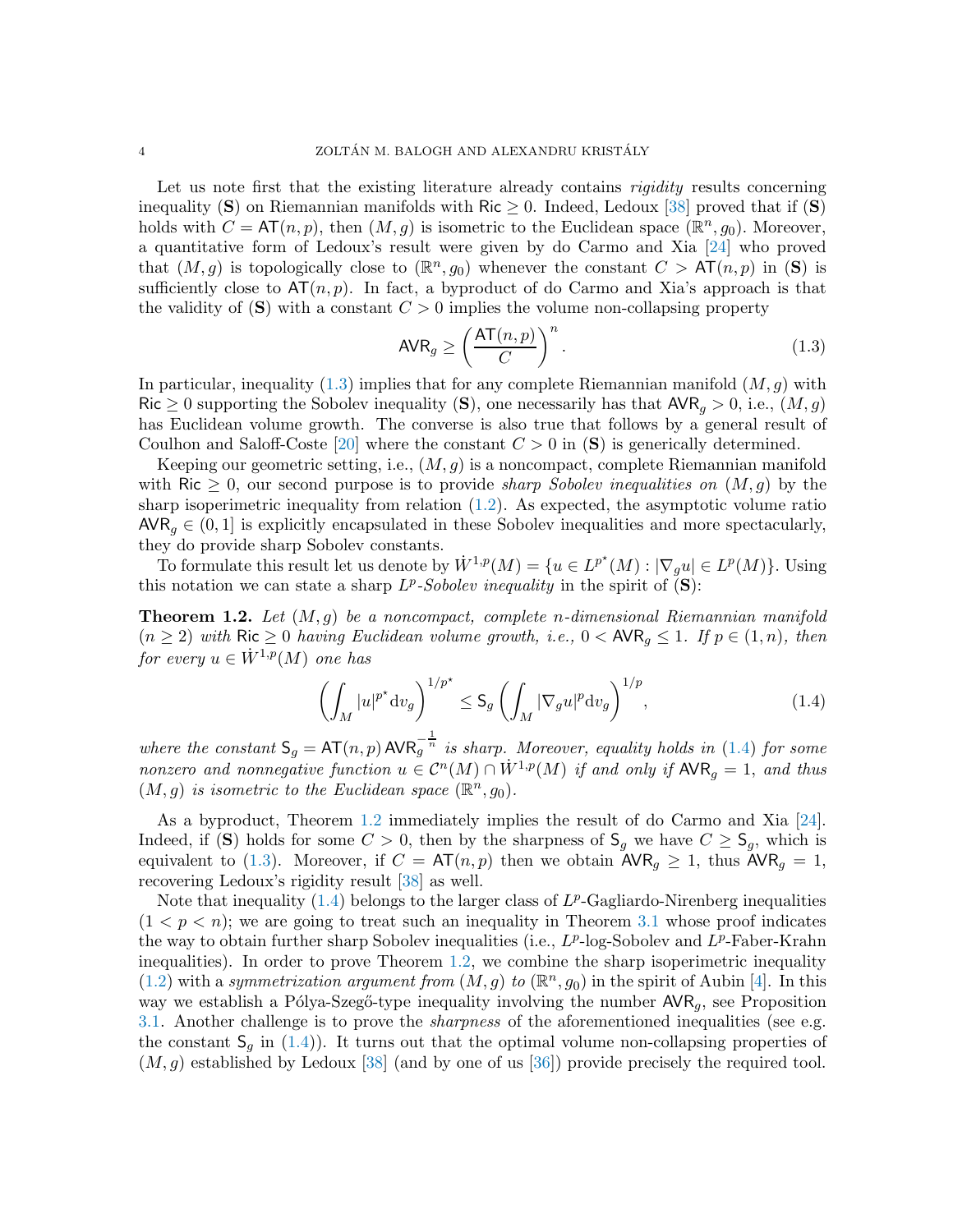Another class of problems concerns the *Rayleigh-Faber-Krahn* inequality where the sharp isoperimetrc inequality [\(1.2\)](#page-2-0) provides again the strongest possible rigidity statement. To formulate this result, recall that given a complete *n*-dimensional Riemannian manifold  $(M, g)$ (with no curvature restriction for the moment), it is well known that the first eigenvalue of the Beltrami-Laplace operator  $-\Delta_q$  for the Dirichlet problem on a smooth bounded open set  $\Omega \subset M$  has the variational characterization

<span id="page-4-3"></span>
$$
\lambda_{1,g}^D(\Omega) = \inf_{u \in \mathcal{C}_0^{\infty}(\Omega) \backslash \{0\}} \frac{\int_{\Omega} |\nabla_g u|^2 \mathrm{d} v_g}{\int_{\Omega} u^2 \mathrm{d} v_g}.
$$
\n(1.5)

According to Carron [\[12\]](#page-20-9) (see also Hebey [\[30,](#page-21-10) Proposition 8.1]), if  $n \geq 3$  and  $\text{Vol}_q(M) = +\infty$ , the validity of the general Sobolev inequality (S) is equivalent to the validity of a generic Rayleigh-Faber-Krahn inequality on  $(M, g)$ , i.e., there exists  $\Lambda > 0$  such that for any smooth bounded open set  $\Omega \subset M$  one has

<span id="page-4-0"></span>
$$
\lambda_{1,g}^D(\Omega) \ge \Lambda \operatorname{Vol}_g(\Omega)^{-\frac{2}{n}}.\tag{1.6}
$$

In particular, Theorem [1.2](#page-3-2) implies that inequality  $(1.6)$  holds whenever  $(M, g)$  is a Riemannian manifold with Ric  $\geq 0$  having Euclidean volume growth  $0 < \text{AVR}_g \leq 1$ . In fact, in the latter geometric setting we can establish the *sharp* form of  $(1.6)$  (hereafter,  $j_{\nu}$  stands for the first positive root of the Bessel function  $J_{\nu}$  of the first kind with degree  $\nu \in \mathbb{R}$ ):

<span id="page-4-2"></span>**Theorem 1.3.** Let  $(M, q)$  be an n-dimensional Riemannian manifold as in Theorem [1.2.](#page-3-2) Then for every bounded and open subset  $\Omega \subset M$  with smooth boundary, we have

<span id="page-4-1"></span>
$$
\lambda_{1,g}^D(\Omega) \ge \Lambda_g \operatorname{Vol}_g(\Omega)^{-\frac{2}{n}},\tag{1.7}
$$

where the constant  $\Lambda_g = j_{\frac{n}{2}-1}^2 (\omega_n AVR_g)^{\frac{2}{n}}$  is sharp. Furthermore, equality holds in [\(1.7\)](#page-4-1) for some bounded open subset  $\Omega \subset M$  with smooth boundary if and only if  $\mathsf{AVR}_q = 1$  and  $\Omega$  is isometric to a ball  $B \subset \mathbb{R}^n$ .

The proof of Theorem [1.3](#page-4-2) is based on inequality  $(1.2)$  and fine properties of Bessel functions. We note that, while a similar result is recently established by Fogagnolo and Mazzieri [\[25,](#page-21-11) Theorem 5.5] for  $n \in \{3, ..., 7\}$ , Theorem [1.2](#page-3-2) is valid in any dimension  $n \geq 2$ .

The paper is organized as follows. Section [2](#page-5-0) is devoted to sharp isoperimetric inequalities on  $CD(0, N)$  spaces. First, in §[2.1](#page-5-1) we provide the proof for Theorem [1.1](#page-1-1) and present some examples of  $CD(0, N)$  where our result applies. In §[2.2,](#page-9-0) by using OMT-arguments, we outline a short, alternative proof to Brendle's rigidity result concerning the equality in [\(1.2\)](#page-2-0) in the context of Riemannian manifolds. In Section [3](#page-14-1) we establish a sharp Gagliardo-Nirenberg inequality on Riemannian manifolds with  $\text{Ric} \geq 0$  having Euclidean volume growth, see Theorem [3.1,](#page-16-0) whose particular case is precisely Theorem [1.2.](#page-3-2) To do this, we first provide a symmetrization argument, by establishing via the sharp isoperimetric inequality  $(1.2)$  an  $\mathsf{AVR}_q$ -dependent Pólya-Szegő inequality. Theorem [1.3](#page-4-2) is proved in §[3.2](#page-18-0) by using the  $AVR_q$ -dependent Pólya-Szegő inequality and fine features of Bessel functions.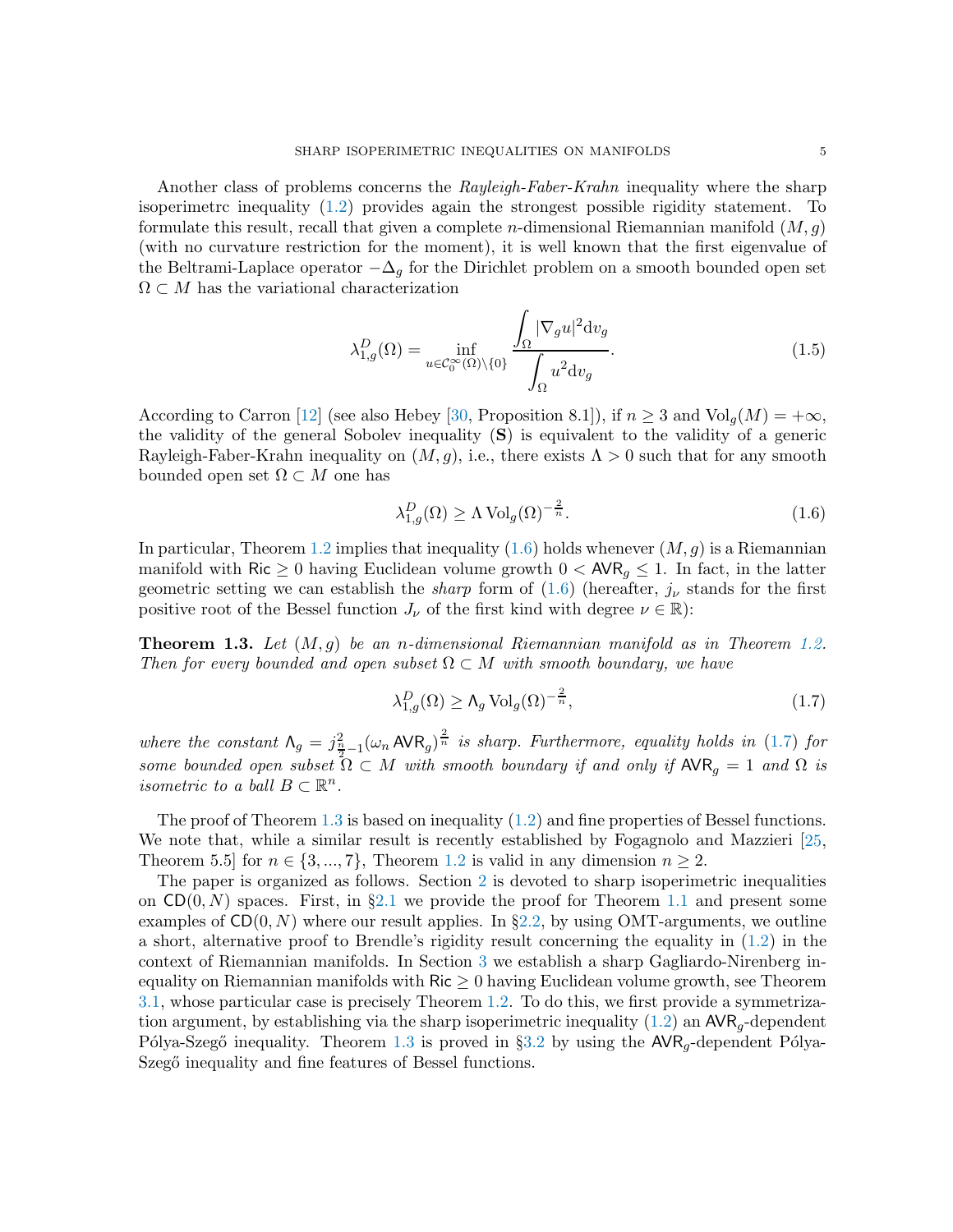## 2. SHARP ISOPERIMETRIC INEQUALITIES IN  $CD(0, N)$  spaces

<span id="page-5-1"></span><span id="page-5-0"></span>2.1. Proof of the sharp isoperimetric inequality. In this subsection we are going to prove inequality [\(1.1\)](#page-1-0), its sharpness and provide some relevant examples and consequences. We first briefly recall the synthetic notion of nonnegative Ricci curvature introduced by Lott and Villani [\[42\]](#page-21-1) and Sturm [\[56,](#page-22-3) [57\]](#page-22-4).

Let  $(M, d, m)$  be a metric measure space, i.e.,  $(M, d)$  is a complete separable metric space, m is a locally finite measure on M endowed with its Borel  $\sigma$ -algebra, and geodesic (for every two points  $x, y \in M$  there exists a minimizing geodesic  $\gamma : [0, 1] \to M$  parametrized proportional to arclength and  $\gamma(0) = x$  and  $\gamma(1) = y$ . In particular, we can define the *s*-interpolant set  $Z_s(\cdot, \cdot)$ , i.e., for every  $(x, y) \in M \times M$ ,

$$
Z_s(x,y) = \{ z \in M : d(x,z) = sd(x,y), d(z,y) = (1-s)d(x,y) \},
$$
\n(2.1)

and for any nonempty sets  $A, B \subset M$ ,

$$
Z_s(A, B) = \bigcup_{(x,y)\in A\times B} Z_s(x, y).
$$

We assume that the measure m on M is strictly positive, i.e.,  $\text{supp}[m] = M$ . As usual,  $P_2(M, d)$ is the  $L^2$ -Wasserstein space of probability measures on M, while  $P_2(M, d, m)$  will denote the subspace of m-absolutely continuous measures.

For  $N \geq 1$ , the Rényi entropy functional  $Ent_N(\cdot | m) : P_2(M, d) \to \mathbb{R}$  with respect to the measure m is defined by

$$
Ent_N(\mu|m) = -\int_M \rho^{-\frac{1}{N}} d\mu = -\int_M \rho^{1-\frac{1}{N}} dm,
$$
\n(2.2)

the function  $\rho$  being the density of  $\mu^{ac}$  in  $\mu = \mu^{ac} + \mu^s = \rho \mathbf{m} + \mu^s$ , where  $\mu^{ac}$  and  $\mu^s$  represent the absolutely continuous and singular parts of  $\mu \in P_2(M, d)$ , respectively.

Given  $N > 1$ , the *curvature-dimension condition* CD(0, N) states that for all  $N' > N$ the functional  $Ent_{N'}(\cdot | m)$  is convex on the L<sup>2</sup>-Wasserstein space  $P_2(M, d, m)$ , i.e., for each  $\mu_0, \mu_1 \in P_2(M, d, m)$  there exists a geodesic  $\Gamma : [0, 1] \to P_2(M, d, m)$  joining  $\mu_0$  and  $\mu_1$  such that for every  $s \in [0,1],$ 

$$
Ent_{N'}(\Gamma(s)|\mathsf{m}) \le (1-s) Ent_{N'}(\mu_0|\mathsf{m}) + s Ent_{N'}(\mu_1|\mathsf{m}).
$$

An almost immediate consequence of the above definition is the (distorted) *Brunn-Minkowski* inequality on the metric measure space  $(M, d, m)$  satisfying the CD $(0, N)$  condition; in particular, if  $A, B \subset M$  are two Borel sets such that  $m(A) \neq 0 \neq m(B)$ , then for every  $s \in [0,1]$ and  $N' \geq N$  one has

<span id="page-5-2"></span>
$$
\mathsf{m}(Z_s(A,B)^{\frac{1}{N'}} \ge (1-s)\mathsf{m}(A)^{\frac{1}{N'}} + s\mathsf{m}(B)^{\frac{1}{N'}},\tag{2.3}
$$

see e.g. Sturm [\[57,](#page-22-4) Proposition 2.1].

*Proof of inequality* [\(1.1\)](#page-1-0). Let us recall our setting:  $(M, d, m)$  is a metric measure space satisfying the  $CD(0, N)$  condition for some real number  $N > 1$ , having Euclidean volume growth, and let  $\Omega \subset M$  be a bounded Borel set.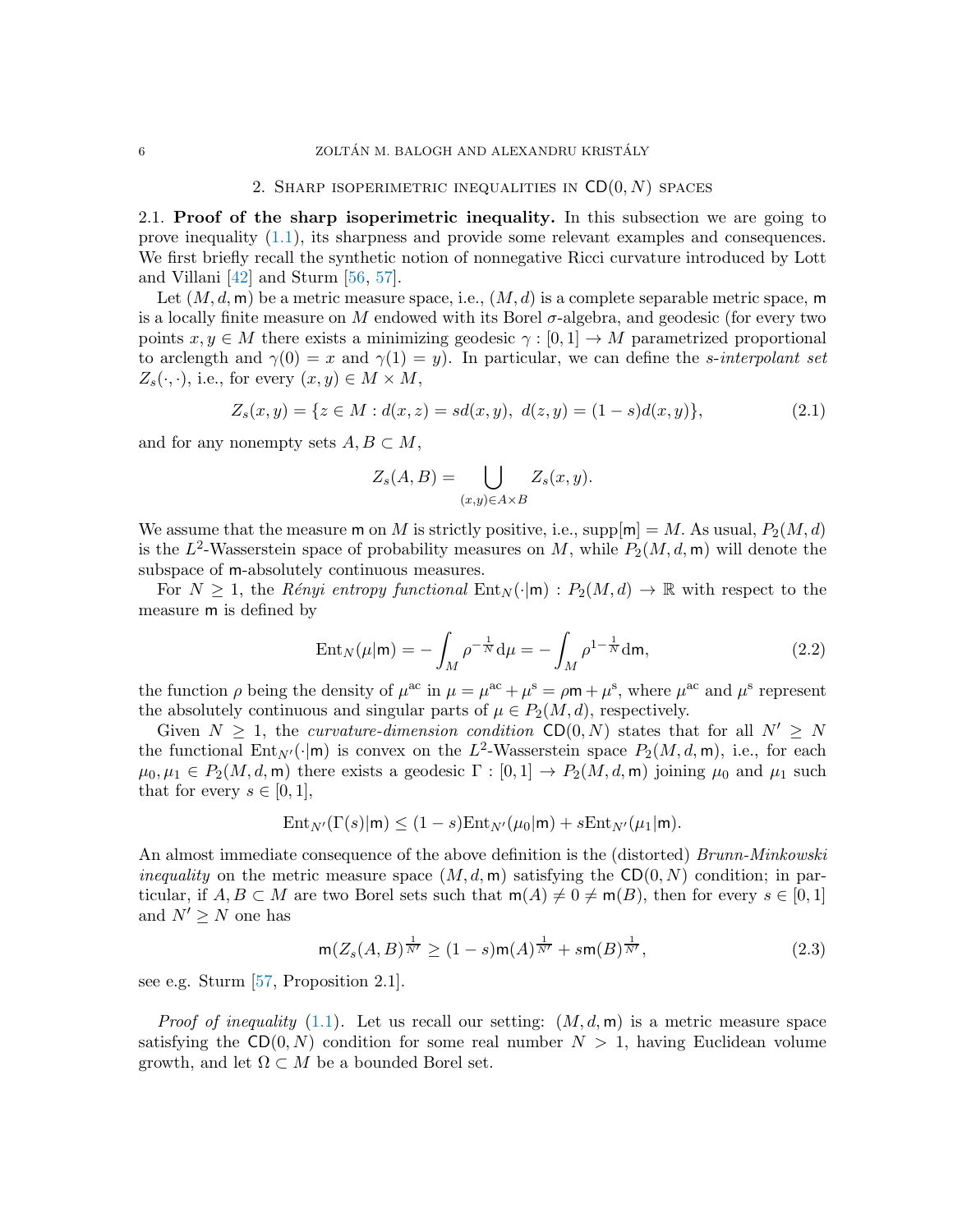Let  $x_0 \in \Omega$  and  $R > 0$  be arbitrarily fixed and let  $d_0 := \text{diam}(\Omega) < \infty$ . If  $s \in [0,1]$ , we claim that

<span id="page-6-0"></span>
$$
Z_s(\Omega, B_{x_0}(R)) \subseteq \Omega_{s(d_0+R)},\tag{2.4}
$$

where  $\Omega_{\varepsilon}$  is the  $\varepsilon$ -neighborhood of  $\Omega$  with  $\varepsilon > 0$ . Let  $s > 0$  (for  $s = 0$ , [\(2.4\)](#page-6-0) is trivial). Indeed, if  $z \in Z_s(\Omega, B_{x_0}(R))$ , then by definition, there exist  $x \in \Omega$  and  $y \in B_{x_0}(R)$  such that  $d(z, x) = sd(x, y)$  and  $d(z, y) = (1 - s)d(x, y)$ . In particular, we have that  $d(x, y) \leq$  $d(x, x_0) + d(x_0, y) < d_0 + R$ , thus,  $dist(z, \Omega) \leq d(z, x) = sd(x, y) < s(d_0 + R)$ , which proves the claim  $(2.4)$ .

On the other hand, the Brunn-Minkowski inequality [\(2.3\)](#page-5-2) implies for every  $s \in [0, 1]$  that

$$
\mathsf{m}(Z_s(\Omega, B_{x_0}(R)))^{\frac{1}{N}} \ge (1-s)\mathsf{m}(\Omega)^{\frac{1}{N}} + s\mathsf{m}(B_{x_0}(R))^{\frac{1}{N}}.
$$

Then, by [\(2.4\)](#page-6-0) and using the definition of the Minkowski content, we have

$$
m^{+}(\Omega) = \liminf_{\delta \to 0} \frac{m(\Omega_{\delta} \setminus \Omega)}{\delta} = \liminf_{s \to 0} \frac{m(\Omega_{s(d_0 + R)}) - m(\Omega)}{s(d_0 + R)}
$$
  
\n
$$
\geq \liminf_{s \to 0} \frac{m(Z_s(\Omega, B_{x_0}(R))) - m(\Omega)}{s(d_0 + R)}
$$
  
\n
$$
\geq \liminf_{s \to 0} \frac{\left((1 - s)m(\Omega)^{\frac{1}{N}} + sm(B_{x_0}(R))^{\frac{1}{N}}\right)^N - m(\Omega)}{s(d_0 + R)}
$$
  
\n
$$
= Nm(\Omega)^{\frac{N-1}{N}} \frac{m(B_{x_0}(R))^{\frac{1}{N}} - m(\Omega)^{\frac{1}{N}}}{d_0 + R}.
$$

Since the latter estimate is valid for every  $R > 0$ , we can take the limit  $R \to \infty$  at the right hand side, and by the definition of the asymptotic volume ratio we obtain that

$$
\mathsf{m}^+(\Omega) \geq N \omega_N^{\frac{1}{N}} \mathsf{AVR}_{M,d,\mathsf{m}}^{\frac{1}{N}} \mathsf{m}(\Omega)^{\frac{N-1}{N}},
$$

which is precisely relation  $(1.1)$ .

Sharpness of  $(1.1)$ . In order to show the sharpness of  $(1.1)$ , we argue by contradiction. Assume that there is a constant

$$
C > N \omega_N^{\frac{1}{N}} \textsf{AVR}_{M,d,\textsf{m}}^{\frac{1}{N}}
$$

such that for all bounded Borel subsets  $\Omega \subset M$  with positive measure it holds

<span id="page-6-1"></span>
$$
m^{+}(\Omega) \ge C m(\Omega)^{\frac{N-1}{N}}.
$$
\n(2.5)

To obtain the desired contradiction, we choose  $\Omega = B_{x_0}(r)$ ,  $r > 0$ , and observe that  $(B_{x_0}(r))_{\delta} \subseteq$  $B_{x_0}(r+\delta)$  for every  $\delta > 0$ . By the monotonicity of the function  $r \mapsto \frac{m(B_{x_0}(r))}{r^N}$  one has that

$$
\frac{m(B_{x_0}(r+\delta))}{(r+\delta)^N} \le \frac{m(B_{x_0}(r))}{r^N}.
$$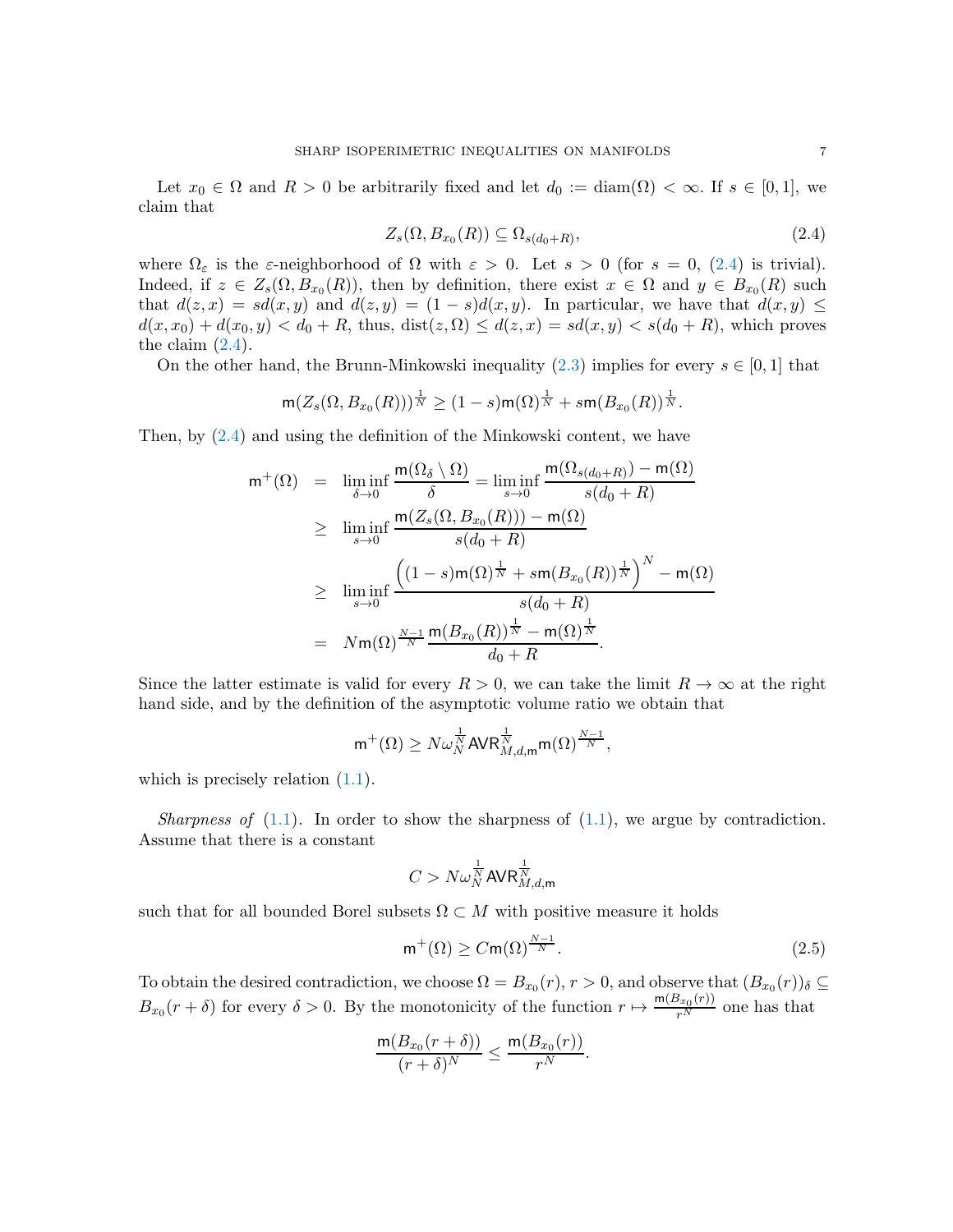Consequently, we obtain that

$$
\frac{\mathrm{m}((B_{x_0}(r))_{\delta})-\mathrm{m}(B_{x_0}(r))}{\delta}\leq \frac{\mathrm{m}(B_{x_0}(r+\delta))-\mathrm{m}(B_{x_0}(r))}{\delta}\leq \mathrm{m}(B_{x_0}(r))\frac{1}{\delta}\left[\left(\frac{r+\delta}{r}\right)^N-1\right].
$$

Letting  $\delta \to 0$  in the above inequality, it follows that

<span id="page-7-0"></span>
$$
\mathsf{m}^+(B_{x_0}(r)) \le N \left(\frac{\mathsf{m}(B_{x_0}(r))}{r^N}\right)^{\frac{1}{N}} \mathsf{m}(B_{x_0}(r))^{\frac{N-1}{N}}.\tag{2.6}
$$

Using the definition of the asympotic volume ratio, by  $(2.5)$  and  $(2.6)$  one has

$$
C\leq \lim_{r\to\infty}\frac{{\mathsf{m}}^+(B_{x_0}(r))}{{\mathsf{m}}(B_{x_0}(r))^{\frac{N-1}{N}}}\leq N\omega_N^{\frac{1}{N}}{\sf AVR}_{M,d,{\mathsf{m}}}^{\frac{1}{N}}
$$

a contradiction, proving the sharpness of  $(1.1)$ .

Remark 2.1. Let us mention that the usage of Brunn-Minkowski inequalities is a powerful tool to prove isoperimetric and other related geometric inequalities; for recent results in this direction we refer to Kolesnikov and Milman [\[35\]](#page-21-12), and Milman and Rotem [\[47\]](#page-21-13). However, the double limiting process in the above proof of [\(1.1\)](#page-1-0) (by taking first  $s \to 0$  and then  $R \to \infty$ ) conceals those fine information that are crucial to characterize the equality cases. Therefore, the use of the Brunn-Minkowski inequality [\(2.3\)](#page-5-2) in general seems to be too rough to establish rigidity statements.

In the sequel we present some classes of  $CD(0, N)$  spaces where our results can be applied.

<span id="page-7-2"></span>**Example 2.1.** (Weighted cones) Let  $\Sigma \subseteq \mathbb{R}^n$  be an open convex cone with vertex at the origin, and  $H: \mathbb{R}^n \to [0, \infty)$  be a gauge function (i.e., symmetric, convex and positively homogeneous of degree one). We endow the space  $\mathbb{R}^n$  with the induced metric  $d_H(x,y)$  =  $H(x - y)$ . Let w be a continuous function in  $\overline{\Sigma}$ , positive in E, and positively homogeneous of degree  $\alpha \geq 0$  such that  $w^{\frac{1}{\alpha}}$  is concave in  $\Sigma$  whenever  $\alpha > 0$ . In particular, the concavity of  $w^{\frac{1}{\alpha}}$ is equivalent to the fact that the triplet  $(\Sigma, d_H, w\mathcal{L}^n)$  is a  $CD(0, n + \alpha)$  space, see e.g. Villani [\[60\]](#page-22-2), which also means that  $\text{Ric}_{w}^{\alpha} \geq 0$  on  $\Sigma$ , see [\(2.8\)](#page-8-0) below. Moreover, by the homogeneity properties of  $H$  and  $w$ , it is easy to check that

$$
{\sf AVR}_{\Sigma,d_H,w\mathcal L^n}=\frac{\displaystyle\int_{B_{d_H}(1)\cap\Sigma}w}{\omega_n}>0.
$$

In particular, Theorem [1.1](#page-1-1) implies the main result of Cabré, Ros-Oton and Serra  $[10,$  Theorem 1.3, i.e., for every open set  $\Omega \subset \mathbb{R}^n$  with enough smooth boundary and  $\Box$ Ω∩Σ  $w < \infty$  one has

<span id="page-7-1"></span>
$$
\frac{P_{w,H}(\Omega;\Sigma)}{\left(\int_{\Omega \cap \Sigma} w\right)^{\frac{n+\alpha-1}{n+\alpha}}} \ge \frac{P_{w,H}(W;\Sigma)}{\left(\int_{W \cap \Sigma} w\right)^{\frac{n+\alpha-1}{n+\alpha}}},\tag{2.7}
$$

where  $P_{w,H}$  denotes the anisotropic weighted perimeter w.r.t. w and H, and W is the Wulff set associated with the gauge H, i.e.,  $W = \{x \in \mathbb{R}^n : x \cdot \nu \le H(\nu), \ \nu \in \mathbb{S}^{n-1}\},\$ see Wulff [\[63\]](#page-22-9).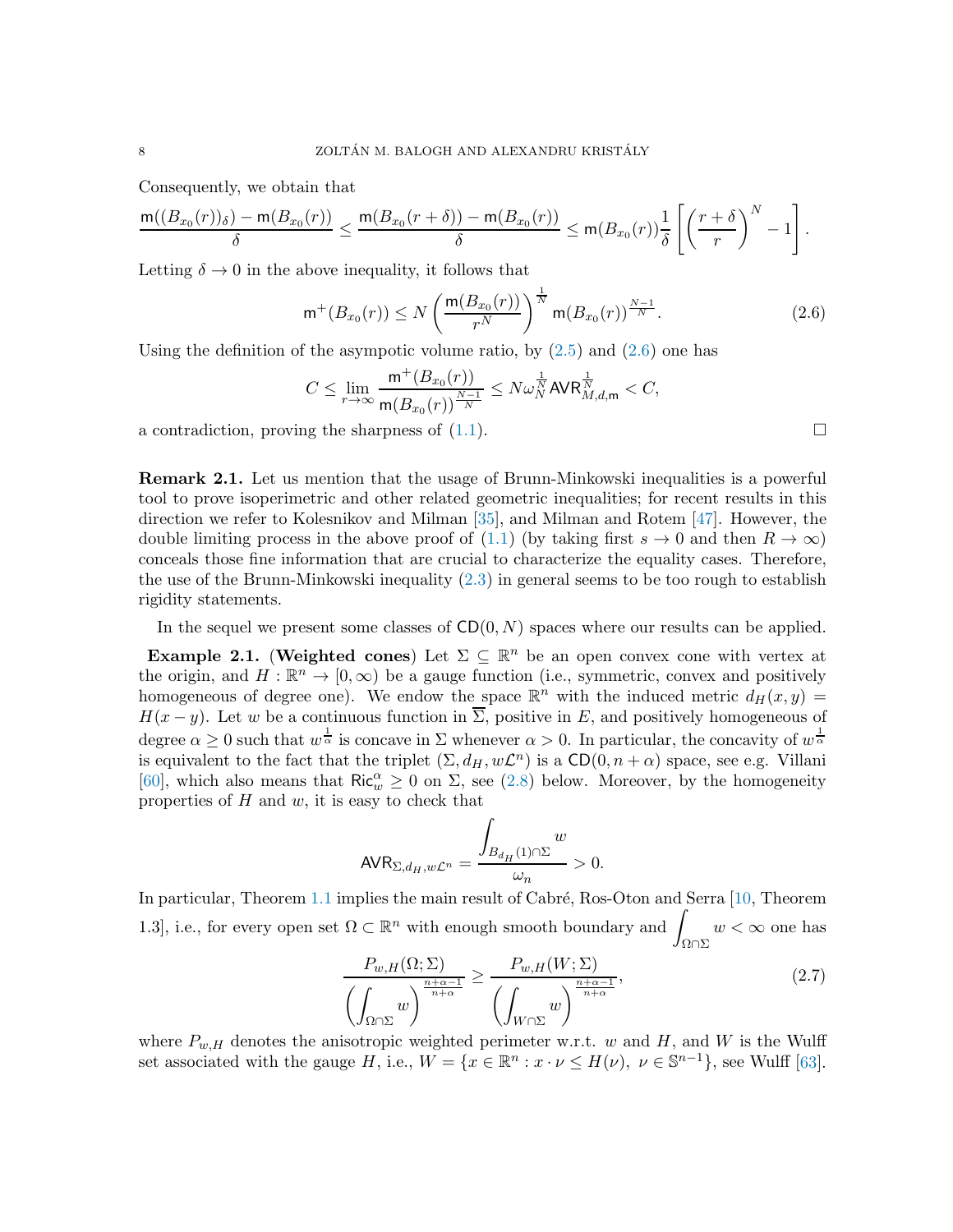We notice that the right hand side of the isoperimetric inequality  $(2.7)$  can be easily rewritten by means of  $AVR_{\Sigma,d_H,w\mathcal{L}^n}$ , coming from the homogeneity of w and H. Particular forms of  $(2.7)$  can be found also in Cabré and Ros-Oton [\[9\]](#page-20-0). Let us note that the images of the Wulff set W under dilations are isoperimetric sets. Very recently, Cinti, Glaudo, Pratelli, Ros-Oton and Serra  $[16]$  proved that all isoperimetric sets in  $(2.7)$  are of this form (possibly up to some translations).

<span id="page-8-2"></span>**Example 2.2.** (Weighted Riemannian manifolds) Let  $(M, q)$  be a noncompact, complete, n-dimensional Riemannian manifold and consider the Bakry-Emery Ricci curvature on ´ the Riemannian metric measure space  $(M, g, wdv_q)$  given by

<span id="page-8-0"></span>
$$
\operatorname{Ric}_{w}^{\alpha} := \operatorname{Ric} - D^{2}(\log w) - \frac{1}{\alpha}D\log w \otimes D\log w, \tag{2.8}
$$

where  $\alpha > 0$ , and  $Dw$  and  $D^2w$  denote the differential and Hessian of a differentiable function  $w: M \to (0, \infty)$ . It is known that if  $\text{Ric}_{w}^{\alpha} \geq 0$  then  $(M, g, wdv_g)$  is a  $\text{CD}(0, N)$  space with  $N = n + \alpha$ . In particular, if  $\Omega \subset M$  is an open set with smooth boundary, then  $\mathsf{m}^+(\Omega) = \int w \, dw$ and  $m(\Omega) = \int w$ , where  $m = w dv_g$  is the weighted measure on  $(M, g)$ . Thus, assuming th Ω w, where  $m = wdv_g$  is the weighted measure on  $(M, g)$ . Thus, assuming that

$$
\Lambda_{\alpha} = \lim_{r \to \infty} \frac{\int_{B_x(r)} w}{r^{n+\alpha}} > 0,
$$

then Theorem [1.1](#page-1-1) applies and we immediately obtain the sharp isoperimetric inequality

<span id="page-8-1"></span>
$$
\int_{\partial\Omega} w \ge (n+\alpha)\Lambda_\alpha^{\frac{1}{n+\alpha}} \left(\int_{\Omega} w\right)^{\frac{n+\alpha-1}{n+\alpha}}.\tag{2.9}
$$

Inequality [\(2.9\)](#page-8-1) has been recently obtained by Johne [\[31\]](#page-21-5), extending the ABP-method used by Brendle [\[7\]](#page-20-5) in the unweighted case  $w = 1$ . The equality case is characterized by Brendle [\[7\]](#page-20-5) whenever  $w = 1$ ; this fact will be discussed in more details in §[2.2.](#page-9-0)

Example 2.3. (Euclidean cones) Following [\[5\]](#page-20-11) and [\[32\]](#page-21-14), we present here a general class of examples such that we have equality in  $(1.1)$ ; these are the so-called *Euclidean cones* and are defined as follows. Let  $(M, d, m)$  be a complete metric measure space such that diam $M \leq \pi$ . We define  $Con(M)$  as the quotient of  $M \times [0,\infty)$  by identifying all points of  $M \times \{0\}$  with a single point O - the origin of  $Con(M)$ . The metric on  $Con(M)$  is defined by

$$
d_c((x, s), (y, t)) = \sqrt{s^2 + t^2 - 2st \cos d(x, y)},
$$

and the measure by  $d\mathsf{m}_{\mathsf{c}}(x,s) = d\mathsf{m}(x) \otimes s^n ds$ . Let us assume that the space  $(\mathsf{Con}(M), d_c, \mathsf{m}_{\mathsf{c}})$ satisfies the  $CD(0, n+1)$  condition. According to Bacher and Sturm [\[5\]](#page-20-11), this holds true when M is an n-dimensional Riemannian manifold with Ric  $\geq n-1$ , or more generally, if M is a weighted Riemannian manifold satisfying the  $CD(n-1, n)$  condition (even when n is not necessarily an integer). Moreover, according to Ketterer [\[32\]](#page-21-14) the same holds if we consider M to be a  $CD^*(n-1,n)$  space. A direct calculation gives that

$$
{\sf AVR}_{\operatorname{Con}(M),d_c,{\sf m}_{{\sf c}}}=\frac{{\sf m}(M)}{(n+1)\omega_{n+1}}>0.
$$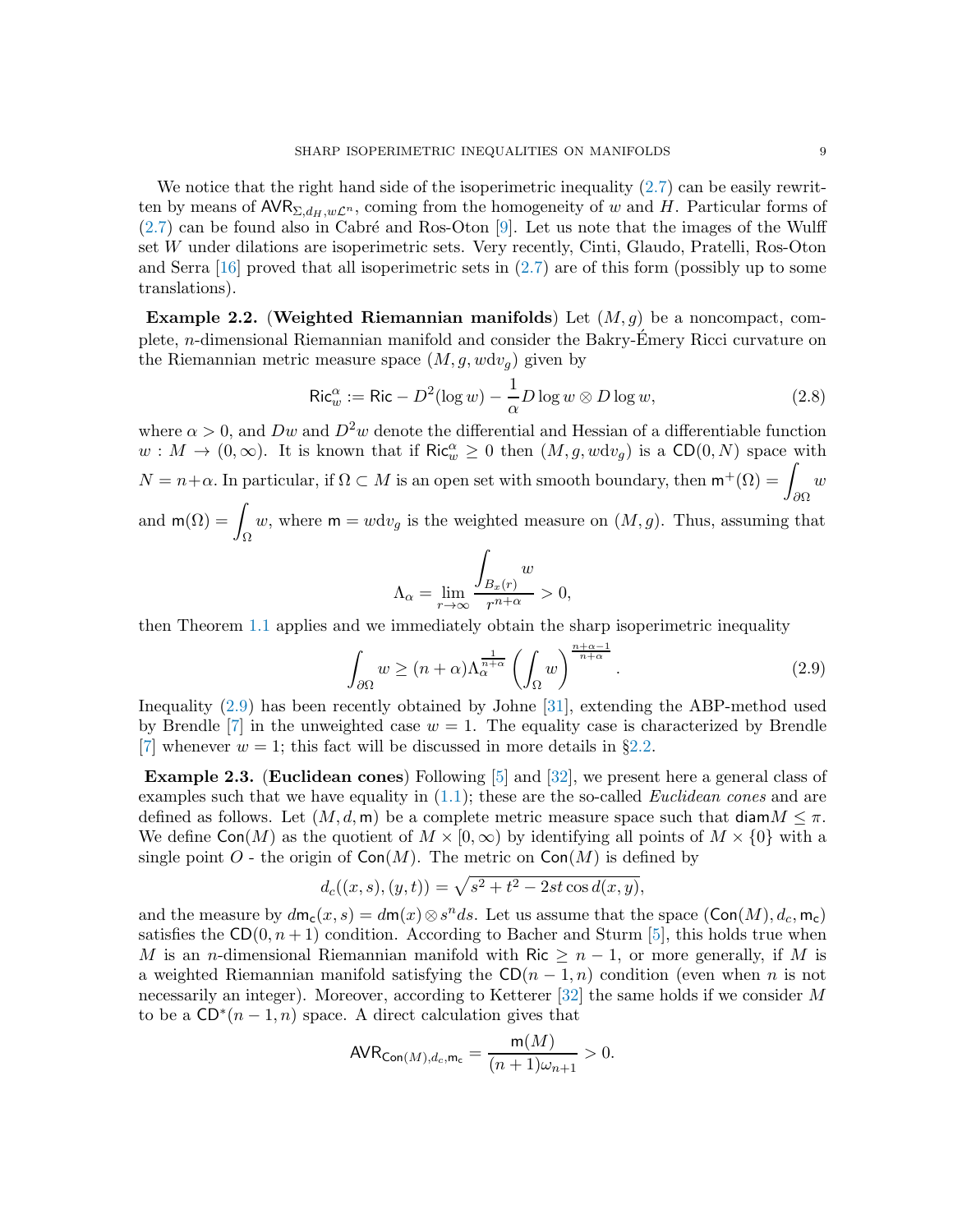In conclusion the statement of Theorem [1.1](#page-1-1) applies.

We claim that balls  $B_O(R)$  centered at the origin of the cone are isoperimetric sets for all  $R > 0$ . To see this, first note that  $m_c(B_O(R)) = \frac{m(M)R^{n+1}}{n+1}$ , and furthermore we claim that  $B_O(R + \epsilon) = (B_O(R))_{\epsilon}$ . To see this last equality we note first that the inclusion  $B_O(R + \epsilon) \subseteq$  $(B_O(R))_\epsilon$  is trivial. To check the opposite inclusion, pick a point  $(y, t) \in (B_O(R))_\epsilon$ ; then there exists a point  $(x, s) \in B_O(R)$  such that  $\epsilon > d_c((x, s), (y, t)) = \sqrt{s^2 + t^2 - 2st \cos d(x, y)} \ge$  $|s-t|$ . Since  $(x, s) \in B<sub>O</sub>(R)$  we have that  $s < R$  and thus  $t < R + \epsilon$ . From here we obtain that  $m_c^+(B_O(R)) = m(M)R^n$  and we conclude that equality holds in [\(1.1\)](#page-1-0) for  $B_O(R)$ . We do not know if all isoperimetric sets are of this form.

**Remark 2.2.** The characterization of the equality case in  $(1.1)$  is a challenging problem even in the particular settings of the above examples. In the case of Example [2.1](#page-7-2) (weighted cones), a careful stability argument is carried out in [\[16\]](#page-20-10) in order to characterize the isoperimetric sets in [\(2.7\)](#page-7-1), while in the case of Example [2.2](#page-8-2) we expect a strong rigidity of the manifold (and presumably of the weight) akin to the one stated by Brendle [\[7\]](#page-20-5) (and discussed below) in the unweighted setting. The question of characterization of the equality case in the isoperimetric inequality in Theorem [1.1](#page-1-1) for general metric measure spaces requires further investigations that will be considered in a forthcoming work.

<span id="page-9-0"></span>2.2. Rigid isoperimetric inequalities in Riemannian manifolds with  $\text{Ric} > 0$ : the canonical case. In this subsection we focus to the following result:

<span id="page-9-1"></span>**Theorem 2.1.** (Brendle [\[7\]](#page-20-5)) Let  $(M, g)$  be an n-dimensional Riemannian manifold as in Theorem [1.2.](#page-3-2) Equality holds in [\(1.2\)](#page-2-0) for some  $\Omega \subset M$  with  $\mathcal{C}^1$  regular boundary if and only if  $AVR_g = 1$  and  $\Omega$  is isometric to a ball  $B \subset \mathbb{R}^n$ .

Let us note first that besides Brendle's ABP-based proof (which is valid in any dimension), Theorem [2.1](#page-9-1) has been proven in the 3-dimensional case by Agostiniani, Fogagnolo and Mazzieri [\[1\]](#page-20-12) by using Huisken's mean curvature flows; moreover, Fogagnolo and Mazzieri [\[25\]](#page-21-11) extended their arguments to manifolds up to 7 dimensions. We shall also outline a short, alternative proof of Theorem [2.1](#page-9-1) by using tools from the OMT-theory. Our primordial motivation by doing so is that we present an approach that might be useful also to wider classes of possibly nonsmooth settings. At this stage however, certain technical issues prevent us to carry out the proof in more general structures.

Outline of the proof of Theorem [2.1.](#page-9-1) Let  $\Omega \subset M$  be a bounded, connected and open set with smooth boundary such that equality holds in  $(1.2)$ . We divide the proof in two steps.

Step 1: we show that at the points of the isoperimetric set  $\Omega$  the manifold M is locally isometric to the Euclidean space. Let us consider the probability measures

$$
\mu = \frac{\mathbb{1}_{\Omega}}{\text{Vol}_g(\Omega)}\text{d}v_g\ \ \text{and}\ \ \nu = \frac{\mathbb{1}_{\Omega_r}}{\text{Vol}_g(\Omega_r)}\text{d}v_g
$$

and the associated optimal transport map  $T_r(x) = \exp_x(-\nabla_g u_r(x))$  for a.e.  $x \in \Omega$ , where  $\mathbb{1}_A$  denotes the indicator function of the set  $A \subset M$ , and  $u_r : \overline{\Omega} \to \mathbb{R}$  is a  $c = d_g^2/2$ -concave function, see Cordero-Erausquin, McCann and Schmuckenschläger [\[18\]](#page-20-3) and McCann [\[43\]](#page-21-15). Then  $T_r : \overline{\Omega} \to \Omega_r$  is injective except of a null set and the change of variables formula holds;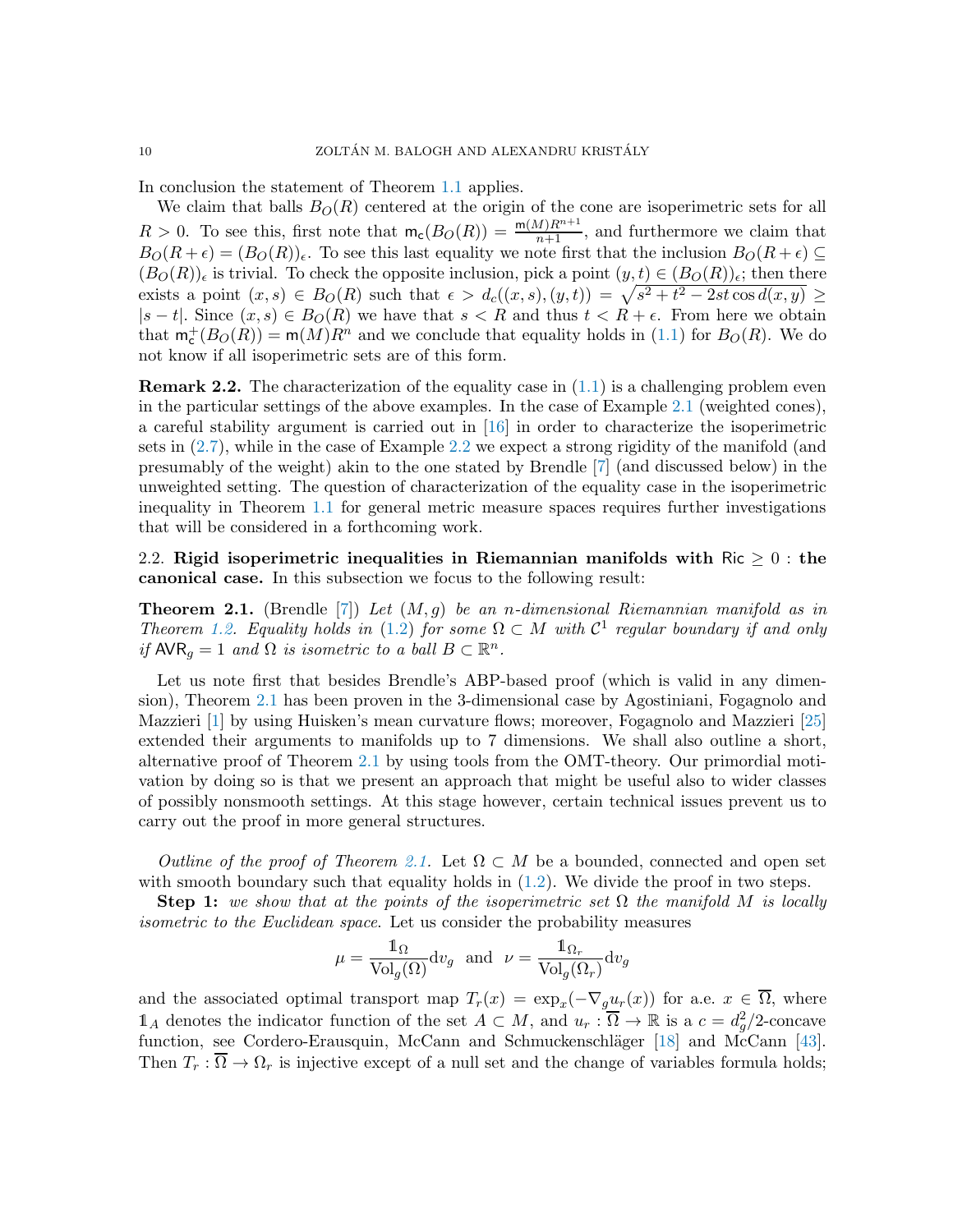in particular, we have the Monge-Ampère equation

<span id="page-10-0"></span>
$$
\frac{1}{\text{Vol}_g(\Omega)} = \frac{1}{\text{Vol}_g(\Omega_r)} \text{det} DT_r(x) \quad \text{for a.e. } x \in \Omega.
$$
 (2.10)

By the construction of the optimal transport map  $T_r$ , it turns out that  $|\nabla_q u_r(x)| \leq r + 2d_0$ for a.e.  $x \in \overline{\Omega}$ , where  $d_0 = \text{diam}(\Omega)$ . Let  $t > 0$  be arbitrarily fixed. For  $r \geq t$ , we introduce the family of scaling functions  $w_{t,r} = t \frac{u_r}{r}$ . The latter estimate implies that there exists  $C_0 > 0$ (not depending on r) such that for every  $r \geq t$  and a.e.  $x \in \overline{\Omega}$ ,  $|\nabla_g w_{t,r}(x)| \leq tC_0$ , i.e., the family  $\{w_{t,r}\}_{r\geq t}$  is equicontinuous. By Arzelà-Ascoli's theorem we obtain a sequence  $\{w_{t,r_k}\}_k$ that converges uniformly to some function  $w_t : \overline{\Omega} \to \mathbb{R}$  as  $k \to \infty$  (and  $r_k \to \infty$ ); moreover,  $w_t$  is c-concave, which follows by the general theory of c-concave functions (see Villani [\[60\]](#page-22-2)).

Up to a smoothing argument à la Greene and Wu [\[29,](#page-21-16) [28\]](#page-21-17), we assume that  $w_{t,r}$  is enough regular, thus the divergence theorem, Schwarz inequality and the equality in [\(1.2\)](#page-2-0) yield

<span id="page-10-1"></span>
$$
\int_{\Omega} \left( 1 - \frac{\Delta_g w_{t,r}(x)}{n} \right) dv_g = \text{Vol}_g(\Omega) - \frac{1}{n} \int_{\partial \Omega} \langle \nabla_g w_{t,r}, \mathbf{n} \rangle_g d\sigma_g
$$
\n
$$
\leq \text{Vol}_g(\Omega) + \frac{1}{n} \frac{t}{r} (r + 2d_0) \mathcal{P}_g(\partial \Omega)
$$
\n
$$
= \text{Vol}_g(\Omega) + \frac{t}{r} (r + 2d_0) \omega_n^{\frac{1}{n}} \text{AVR}_g^{\frac{1}{n}} \text{Vol}_g(\Omega)^{\frac{n-1}{n}}, \quad (2.11)
$$

where  $\mathbf{n}(x)$  stands for the unit outward normal vector at  $x \in \partial \Omega$ . Since Ric  $\geq 0$ , the volume distortions in  $(M, q)$  verify

<span id="page-10-4"></span>
$$
v_s(x,y) = \lim_{r \to 0} \frac{\text{Vol}_g\left(Z_s(x, B_y(r))\right)}{\text{Vol}_g\left(B_y(sr)\right)} \ge 1\tag{2.12}
$$

for every  $s \in (0,1)$  and  $x, y \in M$  with  $y \notin \text{cut}(x)$ , see [\[18,](#page-20-3) Corollary 2.2], where  $\text{cut}(x) \subset M$  is the cut-locus of x. Thus, the Jacobian determinant inequality from  $[18, \text{Lemma } 6.1]$  becomes

<span id="page-10-2"></span>
$$
(\det DT_{t,r}(x))^{\frac{1}{n}} \geq \left(1 - \frac{t}{r}\right) v_{1-t/r}(T_r(x), x)^{\frac{1}{n}} + \frac{t}{r} v_{t/r}(x, T_r(x))^{\frac{1}{n}} (\det DT_r(x))^{\frac{1}{n}}
$$
  
 
$$
\geq 1 - \frac{t}{r} + \frac{t}{r} (\det DT_r(x))^{\frac{1}{n}} \text{ for a.e. } x \in \Omega.
$$
 (2.13)

Combining [\(2.10\)](#page-10-0), [\(2.11\)](#page-10-1) and [\(2.13\)](#page-10-2), and letting  $r \to \infty$ , it follows by Fatou's lemma that

$$
\int_{\Omega} \left(1 - \frac{\Delta_g w_t}{n} - (\text{det} DF_t)^{\frac{1}{n}}\right) \mathrm{d} v_g \le 0,
$$

where  $F_t: \Omega \to F_t(\Omega)$  is the optimal transport map  $F_t(x) = \exp_x(-\nabla_g w_t(x))$ . On the other hand, since  $w_t : \overline{\Omega} \to \mathbb{R}$  is c-concave, one has the pointwise estimate

<span id="page-10-5"></span>
$$
0 \le 1 - \frac{\Delta_g w_t(x)}{n} - (\det DF_t(x))^{\frac{1}{n}} \quad \text{for a.e. } x \in \Omega,
$$
\n(2.14)

see e.g. Wang and Zhang [\[61\]](#page-22-10). By the latter two inequalities we obtain the second order PDE

<span id="page-10-3"></span>
$$
1 - \frac{\Delta_g w_t(x)}{n} = (\det DF_t(x))^{\frac{1}{n}} \quad \text{for a.e.} \quad x \in \Omega. \tag{2.15}
$$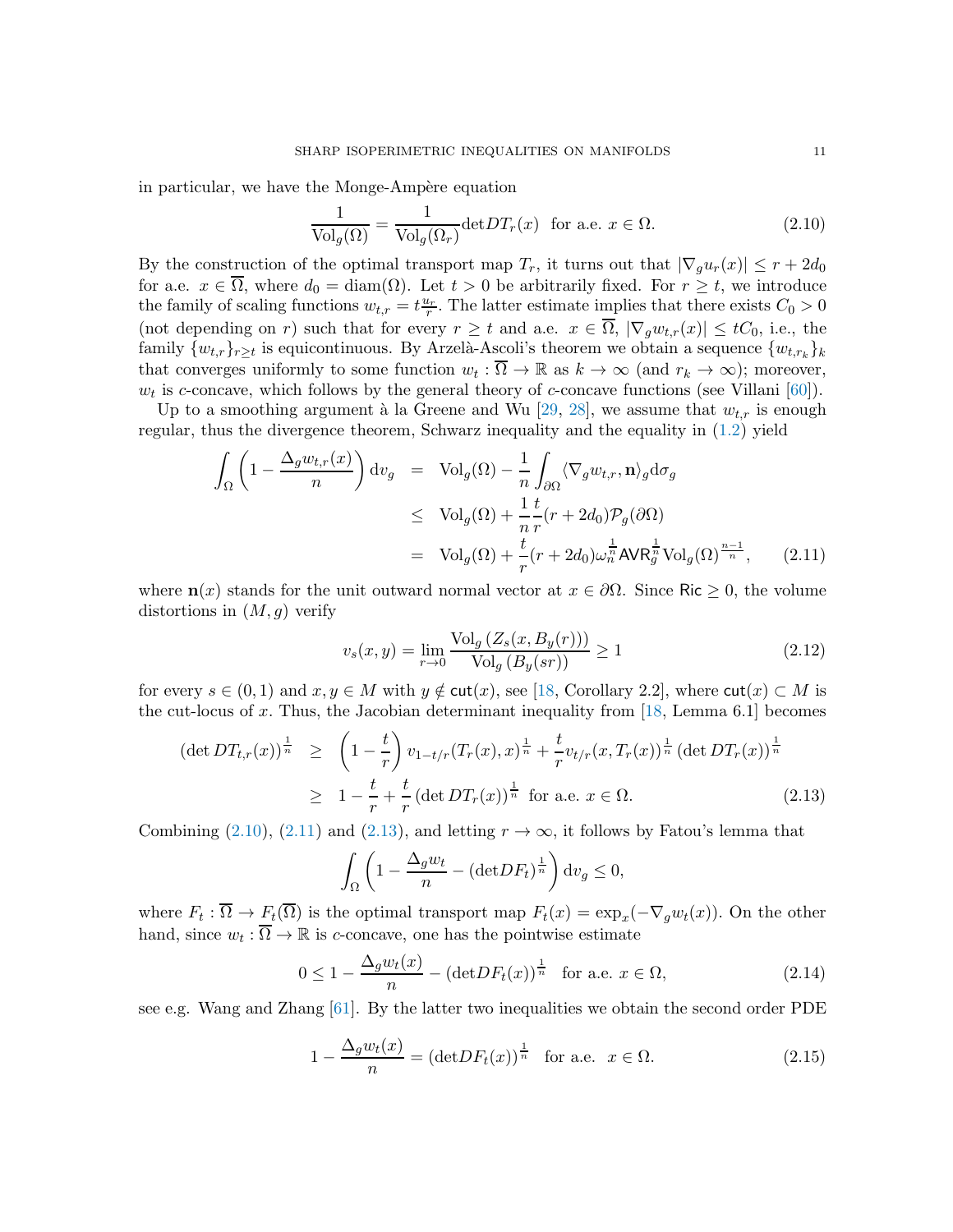Having  $(2.15)$  for every  $t > 0$ , and by using that  $w_{st} = sw_t$ , the Jacobian determinant inequality for the map  $F_{st}$  and relation [\(2.12\)](#page-10-4) imply for a.e.  $x \in \Omega$  that

$$
1 - s \frac{\Delta_g w_t(x)}{n} = 1 - \frac{\Delta_g w_{st}(x)}{n} = (\det DF_{st}(x))^{\frac{1}{n}}
$$
  
\n
$$
\geq (1 - s) (v_{1-s}(F_t(x), x))^{\frac{1}{n}} + s (v_s(x, F_t(x)))^{\frac{1}{n}} (\det DF_t(x))^{\frac{1}{n}}
$$
  
\n
$$
\geq 1 - s + s \left(1 - \frac{\Delta_g w_t(x)}{n}\right) = 1 - s \frac{\Delta_g w_t(x)}{n}.
$$

According to these estimates, we must have equalities everywhere in the above chain of inequalities; thus, we necessarily have that the volume distortions should verify

$$
v_{1-s}(F_t(x), x) = v_s(x, F_t(x)) = 1 \text{ for a.e. } x \in \overline{\Omega}.
$$
 (2.16)

By our earlier result [\[6,](#page-20-13) Theorem 4.1] (see also Chavel [\[14,](#page-20-14) Theorem III.4.3]), we can conclude that the sectional curvatures along the geodesic segments  $s \mapsto \exp_x(-s\nabla_g w_t(x)) = F_{ts}(x)$ ,  $s \in [0,1]$ , connecting x to  $F_t(x)$  are constantly equal to 0; this shows in particular that in all points of  $\Omega$  the sectional curvatures identically vanish. This fact implies that  $\Omega \subset M$  is locally isometric to the Euclidean space, see e.g. Petersen [\[54,](#page-22-11) Theorem 5.5.8]. This concludes the first step of the proof.

Step 2: we upgrade the local isometries to a global one. In order to carry out the second step we use first a covering argument combined with the Bishop-Gromov comparison and  $(2.15)$  to conclude that for some  $\alpha > 0$ ,

<span id="page-11-2"></span>
$$
\text{Hess}_{g}(-w_{t})(x) = t\alpha \text{Id} \quad \text{for every } t > 0, \ x \in \Omega. \tag{2.17}
$$

In particular, we have that  $\Delta_q(-w_t) = nt\alpha$ , and by [\(2.15\)](#page-10-3), it yields

<span id="page-11-1"></span>
$$
\det DF_t(x) = (1 + \alpha t)^n \text{ for every } t > 0, x \in \Omega.
$$
 (2.18)

The Jacobian determinant inequality, the equality in  $(1.2)$  and the Monge-Ampère equation [\(2.10\)](#page-10-0) yield

$$
\int_{\Omega} (\det DF_t(x))^{\frac{1}{n}} \, \mathrm{d}v_g \ge \text{Vol}_g(\Omega) + \frac{t}{n} \mathcal{P}_g(\partial \Omega).
$$

By  $(2.15)$  and the homogeneity property  $w_t = tw$ , the latter estimate becomes equivalent to

$$
\mathcal{P}_g(\partial\Omega) \le \int_{\Omega} \Delta_g(-w) \mathrm{d}v_g.
$$

Let us observe that  $\Delta_q w = -n\alpha$  =constant, thus w is smooth up to the boundary  $\partial\Omega$ . Since  $|\nabla_q w| \leq 1$  on  $\Omega$ , by the divergence theorem and Schwarz inequality we obtain that

$$
\mathcal{P}_g(\partial \Omega) \le \int_{\Omega} \Delta_g(-w) \mathrm{d}v_g = \int_{\partial \Omega} \langle \nabla_g(-w)(x), \mathbf{n}(x) \rangle_g \mathrm{d}\sigma_g(x) \le \int_{\partial \Omega} \mathrm{d}\sigma_g = \mathcal{P}_g(\partial \Omega). \tag{2.19}
$$

In particular, we have equality in the Schwarz inequality, which implies that

<span id="page-11-0"></span>
$$
\nabla_g(-w)(x) = \mathbf{n}(x) \text{ for every } x \in \partial\Omega. \tag{2.20}
$$

If  $x_0 \in \overline{\Omega}$  is the global minimum of  $-w$  over  $\overline{\Omega}$ , by [\(2.20\)](#page-11-0) we clearly have that  $x_0$  cannot belong to  $\partial\Omega$ ; thus  $x_0 \in \Omega$  and subsequently,  $\nabla_q w(x_0) = 0$ . Thus,  $x_0 \in \Omega$  is a fixed point of  $x \mapsto F_t(x) = \exp_x(-t\nabla_g w(x))$  for every  $t > 0$ .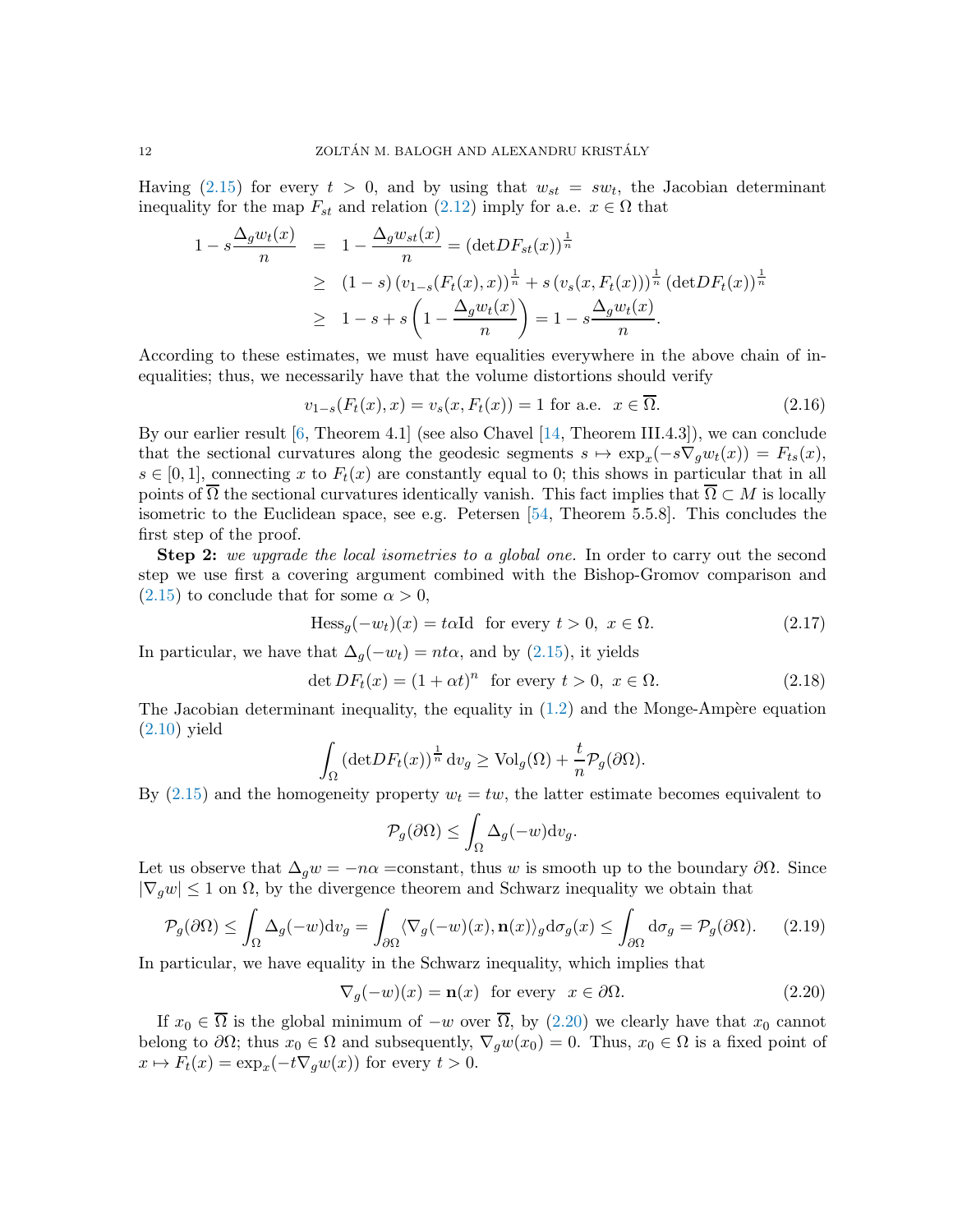We now show that the optimal transport map  $F_t$  passes information from the infinitesimal volume distortion at the critical point  $x_0$  of  $w_t$  to infinity. To do that, let  $B_{x_0}(r) \subset \Omega$  be a ball with enough small radius  $r > 0$ . Since  $B_{x_0}(r) \subset \Omega$  is isometric to a ball in  $\mathbb{R}^n$  with the same radius  $r > 0$ , for every  $t > 0$  it follows by  $(2.18)$  that

<span id="page-12-0"></span>
$$
\text{Vol}_g(F_t(B_{x_0}(r))) = \int_{B_{x_0}(r)} \det DF_t(x) \, \mathrm{d}v_g = (1 + \alpha t)^n \text{Vol}_g(B_{x_0}(r)) = (1 + \alpha t)^n \omega_n r^n. \tag{2.21}
$$

Due to [\(2.17\)](#page-11-2) and  $\nabla_{g}w(x_0)=0$ , a simple estimate shows that there exists  $C>0$  such that for every  $t > 0$ , one has  $F_t(B_{x_0}(r)) \subseteq B_{x_0}(t(\alpha r + Cr^2) + r)$ . Combining [\(2.21\)](#page-12-0) and the latter inclusion, we obtain  $\omega_n r^n (1 + \alpha t)^n \leq \text{Vol}_g(B_{x_0}(t(\alpha r + Cr^2) + r))$ . For a fixed  $r > 0$ , dividing by  $t^n$  and taking  $t \to \infty$ , the definition of  $\text{AVR}_g$  implies that  $r^n \alpha^n \leq \text{AVR}_g(\alpha r + Cr^2)^n$ . Dividing by  $r^n$  this inequality and taking  $r \to 0$ , it follows that  $1 \leq \text{AVR}_g$ . Thus, we have  $\mathsf{AVR}_g = 1$ , i.e.,  $(M, g)$  is isometric to the Euclidean space  $(\mathbb{R}^n, g_0)$ . In particular, it follows that  $\mathcal{P}_{g}(\partial\Omega) = n\omega_n^{\frac{1}{n}} \text{Vol}_g(\Omega)^{\frac{n-1}{n}}$ ; being in the Euclidean setting (up to an isometry), the latter equality implies that  $\Omega \subset M$  is isometric to a ball  $B \subset \mathbb{R}^n$ .

Remark 2.3. We notice the 'duality' of our OMT-argument with respect to Brendle's proof. On one hand, the ABP-method applied by Brendle [\[7\]](#page-20-5) begins with a specific PDE akin to [\(2.15\)](#page-10-3) with a Neumann boundary value condition and uses an estimate of the type [\(2.14\)](#page-10-5) to arrive via a Ricci flow to the rigidity result. On the other hand, our OMT-argument begins with optimal transport rays and the Monge-Ampère equation  $(2.10)$  by using  $(2.14)$  to conclude the PDE  $(2.15)$  together with the Neumann boundary value condition  $(2.20)$ , whose solution gives the required information about the whole manifold, i.e.,  $AVR<sub>q</sub> = 1$ .

Remark 2.4. The smoothness of the boundary of the isoperimetric set is an essential requirement not only in our argument, but also in Agostiniani, Fogagnolo and Mazzieri [\[1,](#page-20-12) [25\]](#page-21-11) and Brendle [\[7\]](#page-20-5). However, we expect that the smoothness assumption on the boundary might be replaced by a more general condition. Indeed, a careful inspection of our proof shows that the same argument can be extended to cover the case of domains  $\Omega$  with Lipschitz regular boundaries. On the other hand, isoperimetric sets  $\Omega \subset M$  (i.e., satisfying equality in [\(1.1\)](#page-1-0) or [\(1.2\)](#page-2-0)) are sets of finite perimeter. In the Euclidean case, the structure of sets with finite perimeter is well-understood, see Ambrosio, Fusco and Pallara [\[2\]](#page-20-15); this should give useful information on the regularity of  $\partial\Omega$  also in our case. Therefore, we believe that the rigidity statement should hold true with no additional apriori boundary regularity assumption as such a property should already be encoded into the initial fact that  $\Omega$  is a set of finite perimeter. However, the proof of such a general statement is far from trivial, even in the Euclidean setting, see e.g. the survey notes by Fusco [\[26\]](#page-21-18) on the early works of De Giorgi.

Riemannian manifolds with  $\text{Ric} \geq 0$  have been widely studied in the literature, stating various classifications and topological rigidities, see e.g. Anderson [\[3\]](#page-20-16), Cheeger and Colding [\[15\]](#page-20-17), Colding [\[17\]](#page-20-18), Li [\[41\]](#page-21-19), Liu [\[40\]](#page-21-20), Menguy [\[44\]](#page-21-21), Perelman [\[53\]](#page-22-12), Reiris [\[55\]](#page-22-13), Zhu [\[65\]](#page-22-14). To conclude this section, we present two Riemannian manifolds with  $\text{Ric} \geq 0$  that satisfy in addition also the Euclidean volume growth condition, providing as well their explicit asymptotic volume ratios.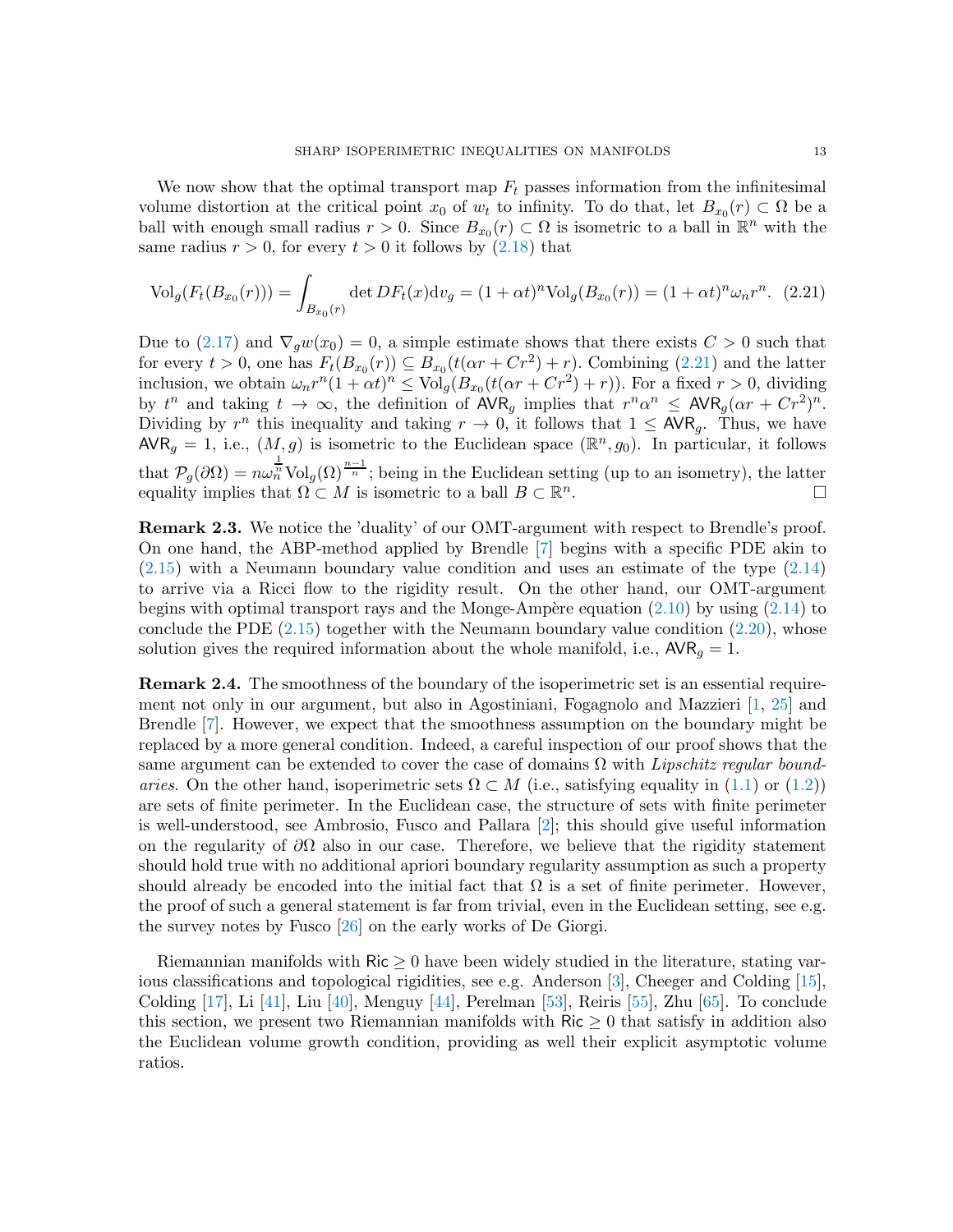Example 2.4. (Rotationally invariant metric on  $\mathbb{R}^n$ ) Let  $n \geq 3$  and  $f : [0, \infty) \to [0, 1]$ be a smooth nonincreasing function such that  $f(0) = 1$  and  $\lim_{s \to \infty} f(s) = a \in (0, 1]$ . We consider the rotationally invariant metric on  $\mathbb{R}^n$  defined by the warped product metric

$$
g = dr^2 + F(r)^2 d\theta^2,
$$

where  $F(r) = \int_0^r f(s)ds$  and  $d\theta^2$  is the standard metric on the sphere  $\mathbb{S}^{n-1}$ . If  $x = (x_1, \theta_1)$ and  $\tilde{x} = (x_2, \theta_2)$  are two points in  $\mathbb{R}^n$ , it turns out that  $d_g(x, \tilde{x}) \ge |x_1 - x_2|$ , which implies that  $(M, g)$  is complete. Furthermore, it is well known that the sectional (thus, the Ricci) curvature of  $(\mathbb{R}^n, g)$  is nonnegative, see Carron [\[11\]](#page-20-19).

For  $R \gg 1$ , one has that  $Vol_g(B_0(R)) = \sqrt{Z}$  $B_0(R)$  $\mathrm{d} v_g \, \sim \, n \omega_n \, \int^R$  $\boldsymbol{0}$  $F(r)^{n-1}$ dr. The latter estimate and L'Hôspital's rule give that

$$
\text{AVR}_g = \lim_{R \to \infty} \frac{\text{Vol}_g(B_0(R))}{\omega_n R^n} = \lim_{R \to \infty} \frac{n \int_0^R F(r)^{n-1} dr}{R^n} = \lim_{R \to \infty} \frac{F(R)^{n-1}}{R^{n-1}} = a^{n-1} \in (0, 1].
$$

When  $a = 1$ , i.e.,  $\mathsf{AVR}_g = 1$ , by our monotonicity assumption it turns out that  $f \equiv 1$  on  $[0, \infty)$ ; thus  $F(r) = r$  and the metric  $g = g_0 = dr^2 + r^2 d\theta^2$  becomes Euclidean.

Example 2.5. (Asymptotically locally Euclidean manifolds) Following Agostiniani, Fogagnolo and Mazzieri [\[1,](#page-20-12) Definition 4.13], a complete, noncompact Riemannian manifold  $(M, g)$  is asymptotically locally Euclidean manifold if there exist a compact set  $K \subset M$ , a ball  $B \subset \mathbb{R}^n$ , a diffeomorphism  $\Psi : M \subset K \to \mathbb{R}^n \setminus B$ , a number  $\tau > 0$  and a finite subgroup G of  $SO(n)$  acting freely on  $\mathbb{R}^n \setminus B$  such that

<span id="page-13-0"></span>
$$
(\Psi^{-1} \circ \pi)^* g(z) = g_0 + O(|z|)^{-\tau};\tag{2.22}
$$

$$
\left|\partial_i((\Psi^{-1} \circ \pi)^* g)\right|(z) = O(|z|)^{-\tau - 1};\tag{2.23}
$$

<span id="page-13-1"></span>
$$
\left|\partial_i\partial_j((\Psi^{-1}\circ\pi)^*g)\right|(z) = O(|z|)^{-\tau-2},\tag{2.24}
$$

where  $\pi : \mathbb{R}^n \to \mathbb{R}^n/G$  stands for the natural projection,  $z \in \mathbb{R}^n \setminus B$  and  $i, j \in \{1, ..., n\}$ .

Due to assumptions  $(2.22)-(2.24)$  $(2.22)-(2.24)$ , it turns out that  $(M, q)$  has Euclidean volume growth; furthermore, one has that

<span id="page-13-2"></span>
$$
\text{AVR}_g = \frac{1}{\text{Card}(G)},\tag{2.25}
$$

see [\[1,](#page-20-12) rel. (4.31)]. In particular,  $(M, g)$  is isometric to  $(\mathbb{R}^n, g_0)$  if and only if  $G = \{Id\} \subset$  $SO(n)$ ; otherwise,  $0 < \text{AVR}_q < 1$ .

When  $n = 3$ , the finite subgroups of  $SO(3)$  are isomorphic to either a cyclic group  $\mathbb{Z}/m =$  $\mathbb{Z}_m$  (m  $\in \mathbb{N} \setminus \{0,1\}$ ), a dihedral group  $D_m$ , or the rotational symmetry group of a regular solid, i.e., (a) the symmetry group of the tetrahedron  $A_4$ , (b) the symmetry group of the cube  $S_4$  (or octahedron), (c) the symmetry group of the dodecahedron  $A_5$  (or icosahedron). These subgroups of  $SO(3)$  together with  $(2.25)$  can be efficiently applied to produce sharp isoperimetric inequalities on 3-dimensional asymptotically locally Euclidean manifolds.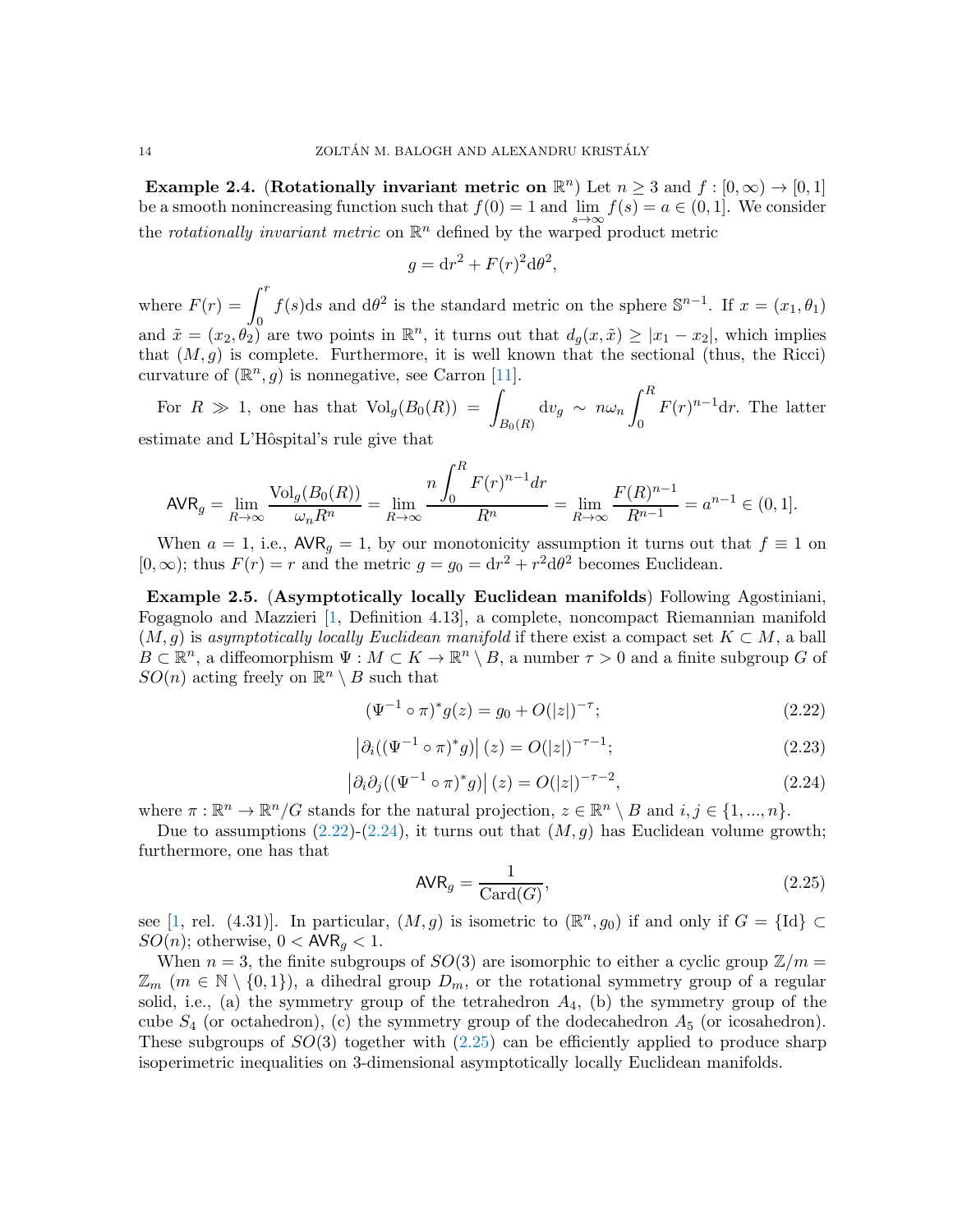<span id="page-14-1"></span>Let  $u : M \to \mathbb{R}$  be a fast decaying function, i.e.,  $\text{Vol}_q(\{x \in M : |u(x)| > t\}) < +\infty$  for every  $t > 0$ . For such a function, let inspired by Aubin [\[4\]](#page-20-6) and Druet, Hebey and Vaugon [\[23\]](#page-21-22), we associate its Euclidean rearrangement function  $u^* : \mathbb{R}^n \to [0, \infty)$  which is radially symmetric, nonincreasing in |x|, and for every  $t > 0$  is defined by

<span id="page-14-2"></span>
$$
\text{Vol}_{g_0}(\{x \in \mathbb{R}^n : u^*(x) > t\}) = \text{Vol}_g(\{x \in M : |u(x)| > t\}).\tag{3.1}
$$

By [\(3.1\)](#page-14-2) and the layer cake representation, see Lieb and Loss [\[39\]](#page-21-0), it turns out that

<span id="page-14-7"></span>
$$
Volg(supp(u)) = Volg0(supp(u\star)),
$$
\n(3.2)

and if  $u \in L^q(M)$  for some  $q \in (0, \infty)$ , the Cavalieri principle reads as

<span id="page-14-6"></span>
$$
||u||_{L^{q}(M)} = ||u^*||_{L^{q}(\mathbb{R}^n)}.
$$
\n(3.3)

For every  $0 < t < ||u||_{L^{\infty}(M)}$ , let us consider the sets

<span id="page-14-4"></span>
$$
\Omega_t = \{ x \in M : |u(x)| > t \} \text{ and } \Omega_t^{\star} = \{ x \in \mathbb{R}^n : u^{\star}(x) > t \},
$$
\n(3.4)

respectively. The key ingredient in our arguments is the following Pólya-Szegő inequality.

<span id="page-14-0"></span>**Proposition 3.1.** Let  $(M, q)$  be an n-dimensional Riemannian manifold with Ric  $\geq 0$  and having Euclidean volume growth, and  $u : M \to \mathbb{R}$  be a fast decaying function such that  $|\nabla_g u| \in L^p(M)$ ,  $p > 1$ . Then one has

<span id="page-14-3"></span>
$$
\|\nabla_g u\|_{L^p(M)} \ge \text{AVR}_g^{\frac{1}{n}} \|\nabla u^\star\|_{L^p(\mathbb{R}^n)}.
$$
\n(3.5)

In addition, if equality holds in [\(3.5\)](#page-14-3) for some nonnegative  $u \in C^{n}(M) \setminus \{0\}$ , then  $\mathsf{AVR}_g = 1$ , i.e.,  $(M, g)$  is isometric to the Euclidean space  $(\mathbb{R}^n, g_0)$ , and  $\Omega_t \subset M$  is isometric to the ball  $\Omega_t^{\star} \subset \mathbb{R}^n$  for a.e.  $0 < t < ||u||_{L^{\infty}(M)}$ .

Proof. The proof is inspired by Aubin [\[4\]](#page-20-6), and Brothers and Ziemer [\[8\]](#page-20-20). Without loss of generality, we may assume that  $u \geq 0$  since  $\|\nabla_g u\|_{L^p(M)} = \|\nabla_g |u\|_{L^p(M)}$ , and by density, it it enough to consider functions belonging to  $\mathcal{C}^n(M)$ . For every  $0 < t < ||u||_{L^{\infty}(M)} =: L$ , let

$$
\Pi_t := u^{-1}(t) \subset M \text{ and } \Pi_t^{\star} := (u^{\star})^{-1}(t) \subset \mathbb{R}^n,
$$

and due to  $(3.4)$ ,

$$
\mathcal{V}(t) := \text{Vol}_g(\Omega_t) = \text{Vol}_{g_0}(\Omega_t^{\star}).
$$

Consider the set of critical points  $C = \{x \in M : \nabla_g u(x) = 0\}$  and  $C^* = \{x \in \mathbb{R}^n : \nabla u^*(x) = 0\}$ 0, respectively. Since  $u \in \mathcal{C}^n(M)$ , we have that the set of critical values  $u(C)$  is a null measure set in R by Sard's theorem. The set  $\Pi_t$  for  $t \notin u(C)$  is a smooth, regular surface of class  $\mathcal{C}^n$ . Similarly we have that  $u^*(C^*)$  is also of null measure.

The co-area formula implies that

<span id="page-14-5"></span>
$$
\mathcal{V}(t) = \text{Vol}_g(C \cap u^{-1}(t, L)) + \int_t^L \left( \int_{\Pi_s} \frac{1}{|\nabla_g u|} d\mathcal{H}^{n-1} \right) ds \tag{3.6}
$$

$$
= \text{Vol}_{g_0}(C^* \cap (u^*)^{-1}(t,L)) + \int_t^L \left( \int_{\Pi_s^*} \frac{1}{|\nabla u^*|} \mathrm{d} \mathcal{H}^{n-1} \right) \mathrm{d} s. \tag{3.7}
$$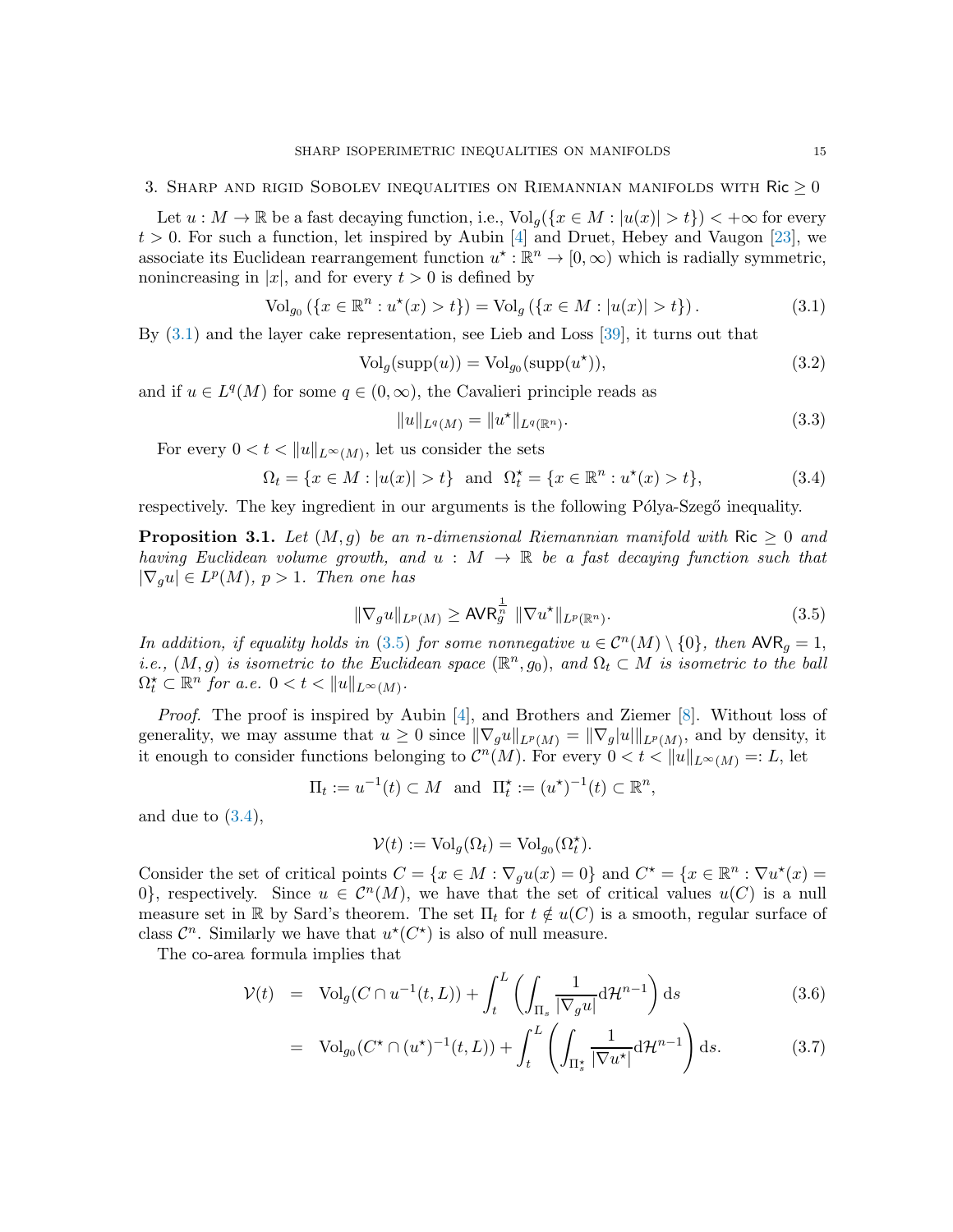By the monotonicity of the function  $V$ , we conclude that it is differentiable almost everywhere. Furthermore notice that the functions  $t \mapsto \text{Vol}_g(C \cap u^{-1}(t,L))$ ,  $t \mapsto \text{Vol}_{g_0}(C^* \cap$  $(u^*)^{-1}(t,L)$  have the same properties. Moreover, these latter functions have vanishing derivatives almost everywhere. Thus [\(3.6\)](#page-14-5) and [\(3.7\)](#page-14-5) imply that

<span id="page-15-0"></span>
$$
-\mathcal{V}'(t) = \int_{\Pi_t} \frac{1}{|\nabla_g u|} d\mathcal{H}^{n-1} = -\int_{\Pi_t^\star} \frac{1}{|\nabla u^\star|} d\mathcal{H}^{n-1} \text{ for a.e. } 0 < t < L. \tag{3.8}
$$

In the sequel, we consider only those values of  $t > 0$  for which  $V'(t)$  is well-defined and the above formula holds.

Since  $u^*$  is radially symmetric, the set  $\Pi_t^*$  is an  $(n-1)$ -dimensional sphere. Furthermore,  $|\nabla u^*|_t := |\nabla u^*|$  is constant on the  $(n-1)$ -dimensional sphere  $\Pi_t^*$  and by  $(3.8)$  it follows that

<span id="page-15-2"></span>
$$
\mathcal{V}'(t) = -\frac{\mathcal{H}^{n-1}(\Pi_t^*)}{|\nabla u^*|_t} \quad \text{for a.e. } 0 < t < L. \tag{3.9}
$$

By  $(3.8)$  and Hölder's inequality we infer that

$$
\mathcal{H}^{n-1}(\Pi_t) = \int_{\Pi_t} d\mathcal{H}^{n-1} = \int_{\Pi_t} \frac{1}{|\nabla_g u|^{\frac{p-1}{p}}} |\nabla_g u|^{\frac{p-1}{p}} d\mathcal{H}^{n-1}
$$
  
\n
$$
\leq \left( \int_{\Pi_t} \frac{1}{|\nabla_g u|} d\mathcal{H}^{n-1} \right)^{\frac{p-1}{p}} \left( \int_{\Pi_t} |\nabla_g u|^{p-1} d\mathcal{H}^{n-1} \right)^{\frac{1}{p}}
$$
  
\n
$$
\leq \left( -\mathcal{V}'(t) \right)^{\frac{p-1}{p}} \left( \int_{\Pi_t} |\nabla_g u|^{p-1} d\mathcal{H}^{n-1} \right)^{\frac{1}{p}}.
$$

Since  $\text{Vol}_g(\Omega_t) = \text{Vol}_{g_0}(\Omega_t^*)$  and  $\Pi_t$  is a  $\mathcal{C}^n$  smooth regular surface for a.e.  $0 < t < L$  (and for such surfaces the  $(n - 1)$ -dimensional Hausdorff measure and the perimeter coincide), by the isoperimetric inequality [\(1.2\)](#page-2-0) we have

<span id="page-15-1"></span>
$$
\mathcal{H}^{n-1}(\Pi_t) = \mathcal{P}_g(\Pi_t) \ge \text{AVR}_g^{\frac{1}{n}} \mathcal{P}_{g_0}(\Pi_t^{\star}) = \text{AVR}_g^{\frac{1}{n}} \mathcal{H}^{n-1}(\Pi_t^{\star}) \quad \text{for a.e. } 0 < t < L. \tag{3.10}
$$

Thus, by  $(3.10)$  and relation  $(3.9)$ , the previous estimate implies that

$$
\int_{\Pi_t} |\nabla_g u|^{p-1} d\mathcal{H}^{n-1} \geq (\mathcal{H}^{n-1}(\Pi_t))^p \left(-\mathcal{V}'(t)\right)^{1-p}
$$
\n
$$
\geq \mathsf{AVR}_g^{\frac{p}{n}} \left(\mathcal{H}^{n-1}(\Pi_t^{\star})\right)^p \left(\frac{\mathcal{H}^{n-1}(\Pi_t^{\star})}{|\nabla u^{\star}|_t}\right)^{1-p}
$$
\n
$$
= \mathsf{AVR}_g^{\frac{p}{n}} \int_{\Pi_t^{\star}} |\nabla u^{\star}|^{p-1} d\mathcal{H}^{n-1}.
$$
\n(3.11)

By combining again the co-area formula with this estimate, it follows that

$$
\begin{array}{lcl} \displaystyle\int_M|\nabla_g u|^p\mathrm{d}v_g&=&\displaystyle\int_0^\infty\int_{\Pi_t}|\nabla_g u|^{p-1}\mathrm{d}\mathcal{H}^{n-1}\mathrm{d}t\\&\ge&&\displaystyle \mathsf{AVR}^{\frac{p}{n}}_g\int_0^\infty\int_{\Pi_t^\star}|\nabla u^\star|^{p-1}\mathrm{d}\mathcal{H}^{n-1}\mathrm{d}t=\mathsf{AVR}^{\frac{p}{n}}_g\int_{\mathbb{R}^n}|\nabla u^\star|^p\mathrm{d}x,\end{array}
$$

which concludes the proof of inequality  $(3.5)$ .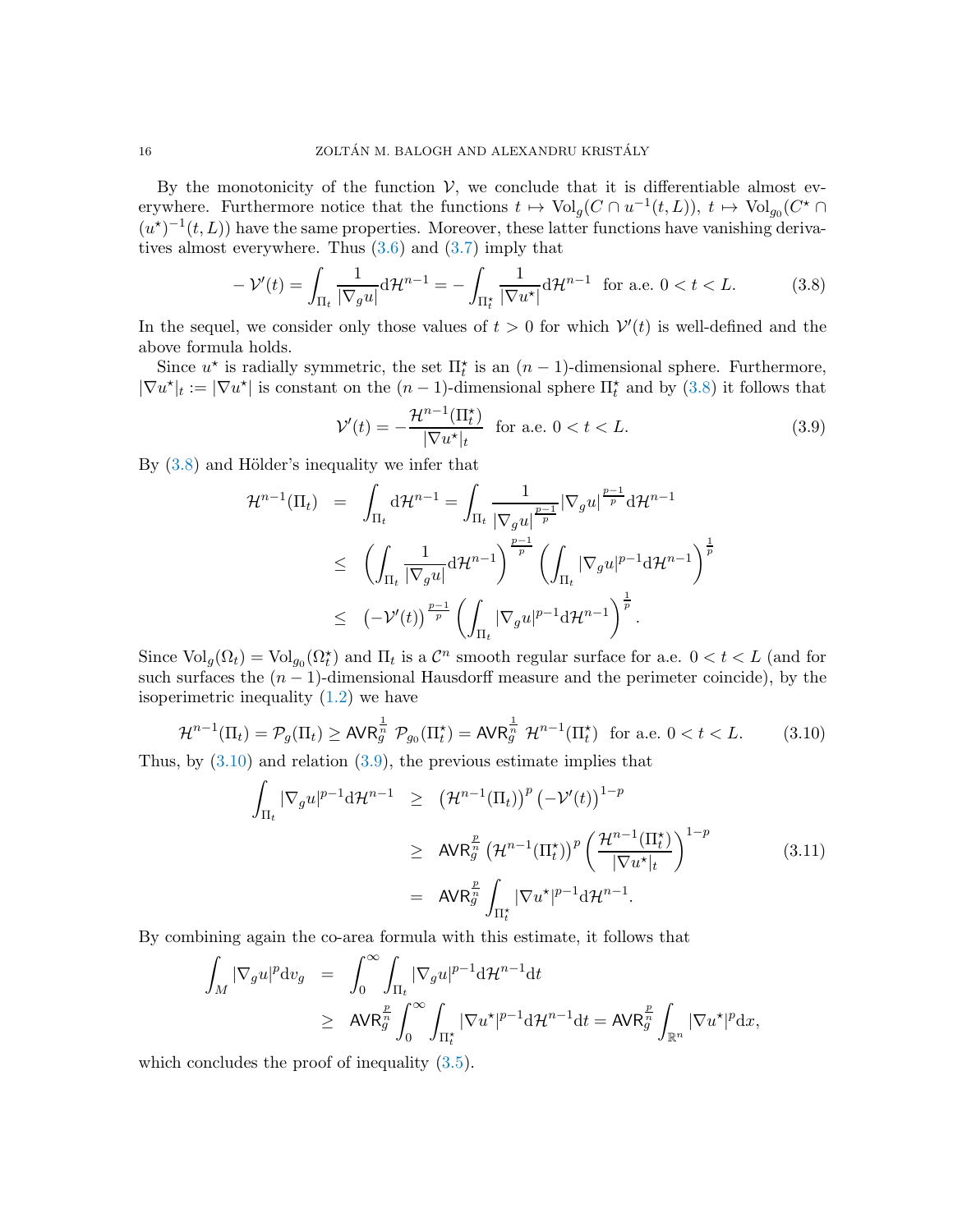If equality holds in [\(3.5\)](#page-14-3) for some nonnegative  $u \in C^{n}(M) \setminus \{0\}$ , by [\(3.10\)](#page-15-1) we necessarily have for a.e.  $0 < t < L$  that

$$
\mathcal{P}_g(\Pi_t) = \text{AVR}_g^{\frac{1}{n}} \; \mathcal{P}_{g_0}(\Pi_t^{\star}) = n\omega_n^{\frac{1}{n}} \; \text{AVR}_g^{\frac{1}{n}} \text{Vol}_{g_0}(\Omega_t^{\star})^{\frac{n-1}{n}} = n\omega_n^{\frac{1}{n}} \; \text{AVR}_g^{\frac{1}{n}} \text{Vol}_g(\Omega_t)^{\frac{n-1}{n}}.
$$

Since by Sard's theorem, for almost every t the isoperimetric domains  $\Omega_t$  have regular  $\mathcal{C}^n$ boundaries, Theorem [2.1](#page-9-1) can be applied. Thus  $\mathsf{AVR}_g = 1$ , i.e.,  $(M, g)$  is isometric to the Euclidean space  $(\mathbb{R}^n, g_0)$ , and  $\Omega_t \subset M$  is isometric to the ball  $\Omega_t^* \subset \mathbb{R}^n$  for a.e.  $0 < t < L$ .  $\Box$ 

<span id="page-16-5"></span>3.1. Gagliardo-Nirenberg interpolation inequality. Sharp Gagliardo-Nirenberg inequalities on  $\mathbb{R}^n$  are known after Del Pino and Dolbeault [\[22\]](#page-20-21) and Cordero-Erausquin, Nazaret and Villani [\[19\]](#page-20-2). In the sequel we establish a sharp Gagliardo-Nirenberg inequality on Riemannian manifolds with  $\text{Ric} \geq 0$  whose particular form provides the statement of Theorem [1.2.](#page-3-2)

When  $p \in (1, n)$  and  $1 < \alpha \leq \frac{n}{n-1}$  $\frac{n}{n-p}$ , the *Gagliardo-Nirenberg inequality* on  $\mathbb{R}^n$  reads as

<span id="page-16-4"></span>
$$
||u||_{L^{\alpha p}(\mathbb{R}^n)} \leq \mathcal{G}_{\alpha,p,n} ||\nabla u||_{L^p(\mathbb{R}^n)}^\theta ||u||_{L^{\alpha(p-1)+1}(\mathbb{R}^n)}^{1-\theta}, \ \forall u \in \dot{W}^{1,p}(\mathbb{R}^n), \tag{3.12}
$$

where

<span id="page-16-1"></span>
$$
\theta = \frac{p^{\star}(\alpha - 1)}{\alpha p(p^{\star} - \alpha p + \alpha - 1)},\tag{3.13}
$$

and the best constant

<span id="page-16-2"></span>
$$
\mathcal{G}_{\alpha,p,n} := \left(\frac{\alpha-1}{p'}\right)^{\theta} \frac{\left(\frac{p'}{n}\right)^{\frac{\theta}{p}+\frac{\theta}{n}} \left(\frac{\alpha(p-1)+1}{\alpha-1}-\frac{n}{p'}\right)^{\frac{1}{\alpha p}} \left(\frac{\alpha(p-1)+1}{\alpha-1}\right)^{\frac{\theta}{p}-\frac{1}{\alpha p}}}{\left(\omega_n \mathsf{B}\left(\frac{\alpha(p-1)+1}{\alpha-1}-\frac{n}{p'},\frac{n}{p'}\right)\right)^{\frac{\theta}{n}}}
$$
(3.14)

is achieved by the unique family of functions  $h_{\alpha,p}^{\lambda}(x) = (\lambda + |x|^{\frac{p}{p-1}})^{\frac{1}{1-\alpha}}, x \in \mathbb{R}^n, \lambda > 0$ . Here,  $p^* = \frac{np}{n-p}$  $\frac{np}{n-p}, p'=\frac{p}{p-p}$  $\frac{p}{p-1}$  and  $\dot{W}^{1,p}(\mathbb{R}^n) = \{u \in L^{p^*}(\mathbb{R}^n) : |\nabla u| \in L^{p}(\mathbb{R}^n)\},\$  while  $\mathsf{B}(\cdot,\cdot)$  is the Euler beta-function. Let us recall from the Introduction the function space

$$
\dot{W}^{1,p}(M) = \{ u \in L^{p^*}(M) : |\nabla_g u| \in L^p(M) \}.
$$

<span id="page-16-0"></span>**Theorem 3.1.** Let  $(M, g)$  be an n-dimensional Riemannian manifold as in Theorem [1.2.](#page-3-2) Let  $p \in (1, n), 1 < \alpha \leq \frac{n}{n-1}$  $\frac{n}{n-p}$  and the constants  $\theta$  and  $\mathcal{G}_{\alpha,p,n}$  given by  $(3.13)$  and  $(3.14)$ , respectively. Then

<span id="page-16-3"></span>
$$
||u||_{L^{\alpha p}(M)} \leq \mathsf{K}_g^{\mathsf{GN}} \, ||\nabla_g u||_{L^p(M)}^{\theta} ||u||_{L^{\alpha(p-1)+1}(M)}^{1-\theta}, \quad \forall u \in \dot{W}^{1,p}(M), \tag{3.15}
$$

where the constant  $\mathsf{K}_g^{\mathsf{GN}} = \mathcal{G}_{\alpha,p,n} \mathsf{AVR}_g^{-\frac{\theta}{n}}$  is sharp. Moreover, equality holds in [\(3.15\)](#page-16-3) for some nonzero and nonnegative function  $u \in C^{n}(M) \cap \dot{W}^{1,p}(M)$  if and only if  $\mathsf{AVR}_g = 1$  and  $u = h_{\alpha,p}^{\lambda}$ a.e. for some  $\lambda > 0$  (up to isometry).

*Proof.* Clearly, it is enough to prove [\(3.15\)](#page-16-3) for nonnegative functions  $u \in C_0^{\infty}(M)$ ; the inequality for general  $u \in \dot{W}^{1,p}(M)$  will follow by approximation. We recall that the Euclidean rearrangement function  $u^*$  of u satisfies the optimal Gagliardo-Nirenberg inequality [\(3.12\)](#page-16-4),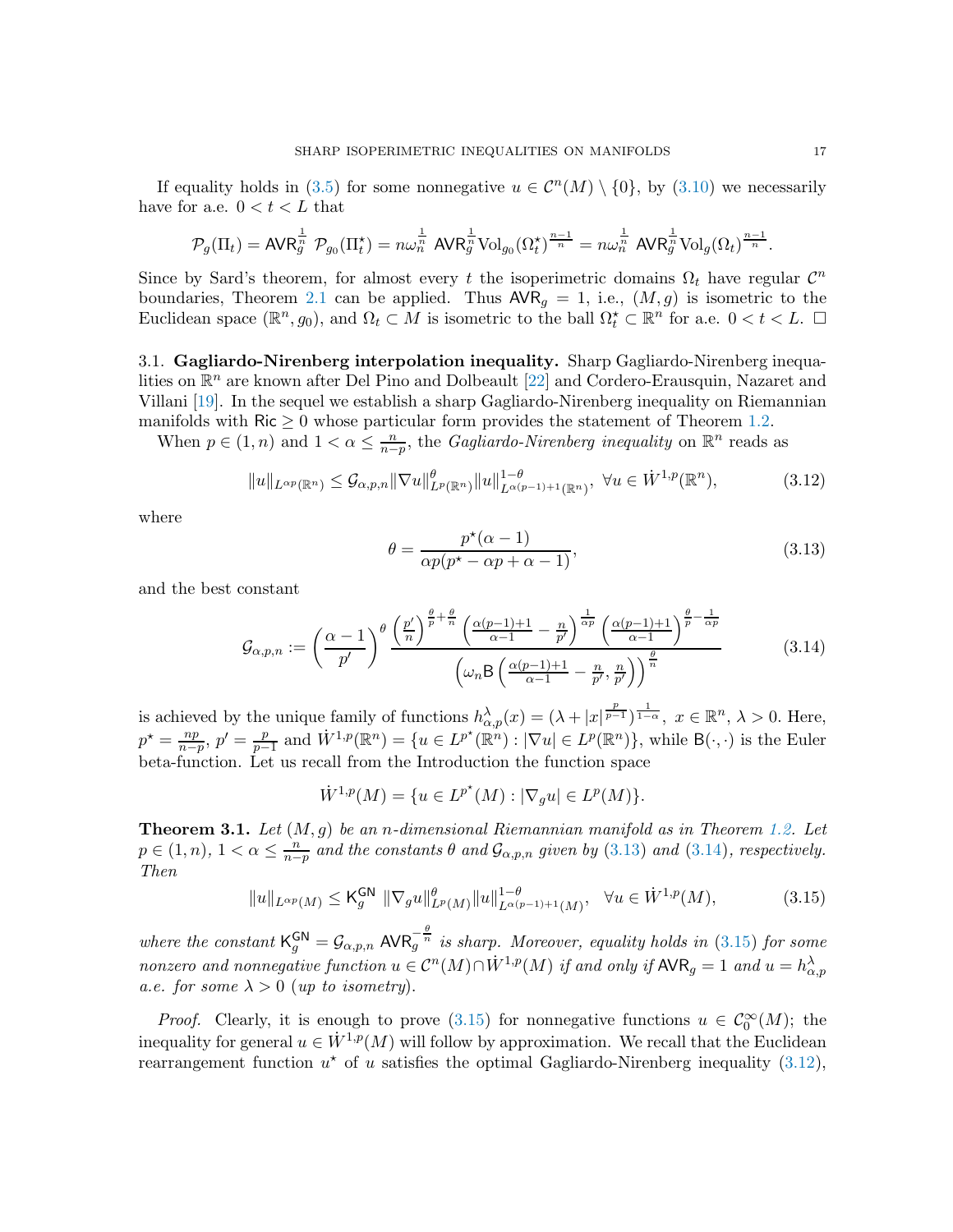thus relations  $(3.3)$  and  $(3.5)$  imply that

$$
\|u\|_{L^{\alpha p}(M)} = \|u^{\star}\|_{L^{\alpha p}(\mathbb{R}^{n})}
$$
  
\n
$$
\leq \mathcal{G}_{\alpha,p,n} \|\nabla u^{\star}\|_{L^{p}(\mathbb{R}^{n})}^{\theta} \|u^{\star}\|_{L^{\alpha(p-1)+1}(\mathbb{R}^{n})}^{1-\theta}
$$
  
\n
$$
\leq \mathcal{G}_{\alpha,p,n} \text{ AVR}_{g}^{-\frac{\theta}{n}} \|\nabla_{g} u\|_{L^{p}(M)}^{\theta} \|u\|_{L^{\alpha(p-1)+1}(M)}^{1-\theta}, \tag{3.16}
$$

which proves inequality  $(3.15)$ .

To prove the statement about sharpness, assume by contradiction, that the constant  $K_g^{\text{GN}} =$  $\mathcal{G}_{\alpha,p,n}$  AVR $_{g}^{-\frac{\theta}{n}}$  is not sharp in [\(3.15\)](#page-16-3), i.e., there exists  $0 < C < K_{g}^{\text{GN}}$  $_g^{\mathsf{GN}}$  such that  $||u||_{L^{\alpha p}(M)} \leq C ||\nabla_g u||^{\theta}_{L^p(M)} ||u||^{1-\theta}_{L^{\alpha(p-1)+1}(M)}, \ \forall u \in \dot{W}^{1,p}(M).$ 

Since  $(M, g)$  is a complete Riemannian manifold with Ric  $\geq 0$ , the validity of the latter inequality implies the quantitative non-collapsing volume property

$$
\mathrm{Vol}_g(B_x(r)) \ge \left(\frac{\mathcal{G}_{\alpha,p,n}}{C}\right)^{\frac{n}{\theta}} \omega_n r^n \text{ for all } x \in M \text{ and } r \ge 0,
$$

see Ledoux [\[38\]](#page-21-7) (for  $\theta = 1$ ) and Xia [\[64\]](#page-22-15), Kristály [\[36\]](#page-21-9), and Kristály and Ohta [\[37\]](#page-21-23) (for general  $\theta$  from [\(3.13\)](#page-16-1)). By the latter relation, one has that

$$
\text{AVR}_g = \lim_{r \to \infty} \frac{\text{Vol}_g(B_x(r))}{\omega_n r^n} \ge \left(\frac{\mathcal{G}_{\alpha, p, n}}{C}\right)^{\frac{n}{\theta}}.
$$

This inequality is equivalent to  $C \geq \mathsf{K}^{\mathsf{GN}}_g$  which contradicts our initial assumption  $0 < C <$ K GN  $g^{\text{GN}}$ . In conclusion, the constant  $\mathsf{K}_g^{\text{GN}}$  $_g^{\text{GN}}$  is sharp in inequality [\(3.15\)](#page-16-3).

Assume now that equality holds in [\(3.15\)](#page-16-3) for some nonzero and nonnegative function  $u \in$  $\mathcal{C}^n(M) \cap \dot{W}^{1,p}(M)$ . Clearly, u is fast decaying and by [\(3.3\)](#page-14-6), [\(3.5\)](#page-14-3) and [\(3.12\)](#page-16-4) we have

$$
||u||_{L^{\alpha p}(M)} = K_g^{\mathsf{GN}} ||\nabla_g u||_{L^{\alpha}(M)}^{\theta} ||u||_{L^{\alpha(p-1)+1}(M)}^{1-\theta} \geq K_g^{\mathsf{GN}} \mathsf{AVR}_g^{\frac{\theta}{n}} ||\nabla u^{\star}||_{L^p(\mathbb{R}^n)}^{\theta} ||u^{\star}||_{L^{\alpha(p-1)+1}(\mathbb{R}^n)}^{1-\theta}
$$
  

$$
\geq ||u^{\star}||_{L^{\alpha p}(\mathbb{R}^n)} = ||u||_{L^{\alpha p}(M)}.
$$

Consequently, we have equalities in the above chain of inequalities. In particular, by the first equality we have equality in the Pólya-Szegő inequality  $(3.5)$ ; thus Proposition [3.1](#page-14-0) implies that  $\overline{\text{AVR}}_g = 1$ , i.e.,  $(M, g)$  is isometric to the Euclidean space  $(\mathbb{R}^n, g_0)$ . Furthermore, the second equality implies that  $u^*$  is an extremal in the Euclidean Gagliardo-Nirenberg inequality  $(3.12)$ , which shows that  $u^* = h^{\lambda}_{\alpha,p}$  for some  $\lambda > 0$ . Since the set

$$
\{x \in \mathbb{R}^n : u^\star(x) > 0, \ \nabla u^\star(x) = 0\}
$$

is a singleton containing only  $0 \in \mathbb{R}^n$ , it turns out by Brothers and Ziemer [\[8,](#page-20-20) Theorem 1.1] that (up to an isometry),  $u = u^*$  a.e. The converse is trivial.

**Remark [3.1](#page-16-0).** (i) Theorem [1.2](#page-3-2) is a simple consequence of Theorem 3.1 by considering  $\theta = 1$ .

(ii) Further sharp Sobolev-type inequalities can be proved on Riemannian manifolds with with Ric  $\geq 0$ , similarly to Theorem [3.1,](#page-16-0) as the dual Gagliardo-Nirenberg inequality (0  $\lt \alpha \lt \lt$ 1),  $L^p$ -log-Sobolev inequality  $(\alpha \to 1)$ , and Faber-Krahn inequality  $(\alpha \to 0)$ , see [\[19\]](#page-20-2). In fact, these inequalities follow by Proposition  $3.1$ , while their sharpness by Kristály [\[36\]](#page-21-9).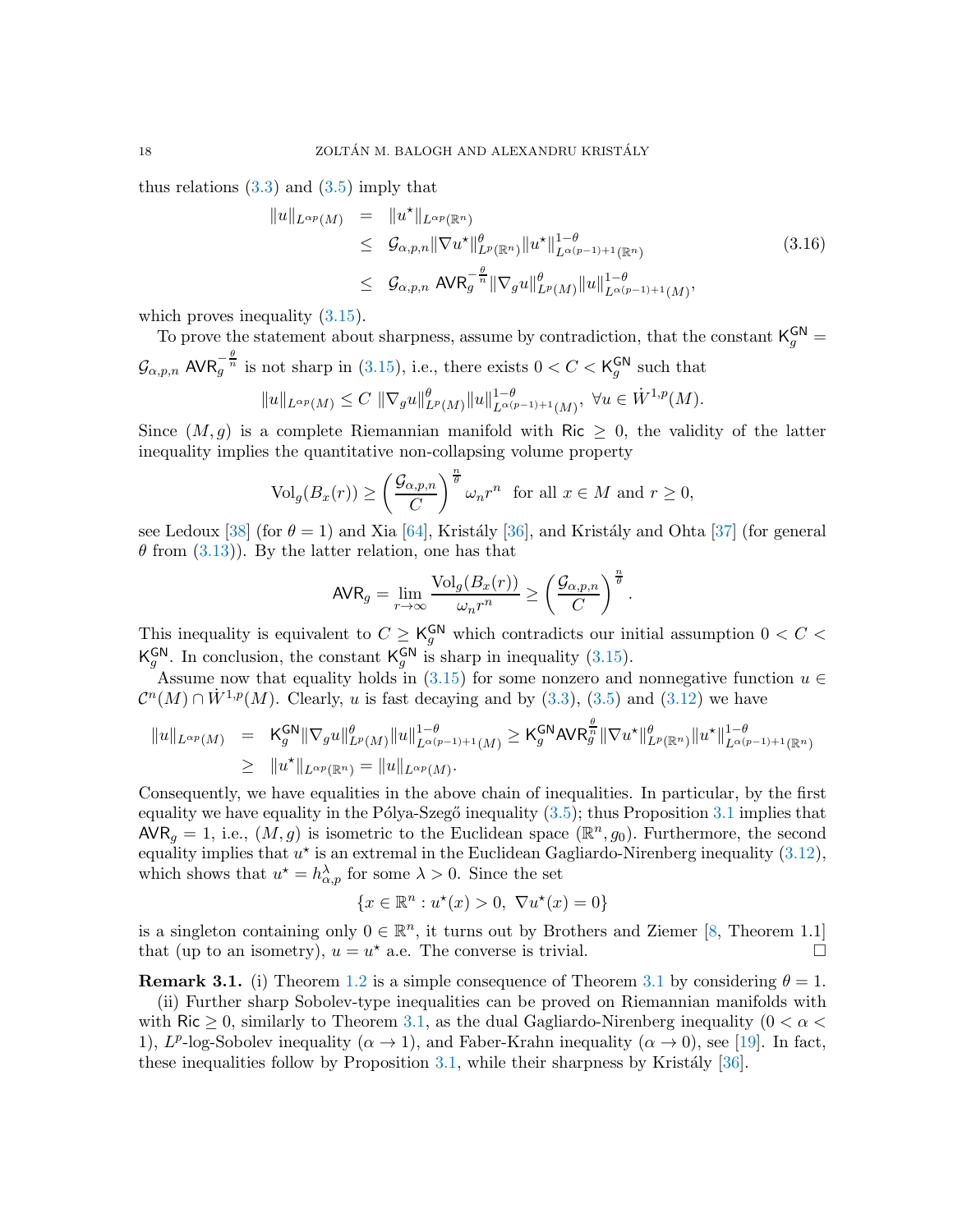<span id="page-18-0"></span>3.2. Rayleigh-Faber-Krahn inequality: first eigenvalues in sharp form. In this subsection we prove Theorem [1.3;](#page-4-2) the following auxiliary result will be used whose proof is based on a simple application of the layer cake representation.

<span id="page-18-3"></span>**Lemma 3.1.** Let  $(M, g)$  be a complete Riemannian manifold,  $R > 0$  and  $x_0 \in M$  be arbitrarily fixed, and  $f : [0, R] \to \mathbb{R}$  be a  $\mathcal{C}^1$ -function on  $(0, R)$ . Then

$$
\int_{B_{x_0}(R)} f(d_g(x_0, x)) \mathrm{d}v_g = f(R) \mathrm{Vol}_g(B_{x_0}(R)) - \int_0^R f'(r) \mathrm{Vol}_g(B_{x_0}(r)) \mathrm{d}r.
$$

The precursor of Theorem [1.3](#page-4-2) reads as follows.

<span id="page-18-6"></span>**Theorem 3.2.** Let  $(M, g)$  be an n-dimensional Riemannian manifold as in Theorem [1.2.](#page-3-2) Then for every smooth bounded open set  $\Omega \subset M$  and  $u \in W_0^{1,2}$  $\mathcal{O}_0^{1,2}(\Omega)$  we have

<span id="page-18-1"></span>
$$
\text{Vol}_g(\Omega)^{-\frac{2}{n}} \int_{\Omega} u^2 \mathrm{d}v_g \le \mathsf{R}_g \int_{\Omega} |\nabla_g u|^2 \mathrm{d}v_g,\tag{3.17}
$$

where the constant  $R_g = j_{\frac{n}{2}-1}^{-2} (\omega_n AVR_g)^{-\frac{2}{n}}$  is sharp. In addition, equality holds in [\(3.17\)](#page-18-1) for some set  $\Omega \subset M$  and for some nonzero function  $u \in W_0^{1,2}$  $j_0^{1,2}(M)$  if and only if  $(M,g)$  is isometric to  $(\mathbb{R}^n, g_0)$  and  $\Omega$  is isometric to a ball  $B \subset \mathbb{R}^n$ .

*Proof.* Let  $\Omega \subset M$  be any smooth bounded open set and  $B \subset \mathbb{R}^n$  be a ball with  $\text{Vol}_g(\Omega) =$ Vol<sub>go</sub> $(B)$ . If  $u : \Omega \to \mathbb{R}$  is any nonzero function with the usual smoothness properties, its Euclidean rearrangement function  $u^* : B \to [0, \infty)$  satisfies the properties [\(3.2\)](#page-14-7), [\(3.3\)](#page-14-6) and [\(3.5\)](#page-14-3); in particular, the latter relations combined with the Euclidean Rayleigh-Faber-Krahn inequality immediately gives

<span id="page-18-5"></span>
$$
\frac{\int_{\Omega} |\nabla_g u|^2 dv_g}{\text{Vol}_g(\Omega)^{-\frac{2}{n}} \int_{\Omega} u^2 dv_g} \ge \frac{\text{AVR}_g^{\frac{2}{n}} \int_{B} |\nabla u^*|^2 dx}{\text{Vol}_{g_0}(B)^{-\frac{2}{n}} \int_{B} (u^*)^2 dx} \ge j_{\frac{n}{2}-1}^2 (\omega_n \text{AVR}_g)^{\frac{2}{n}} = \text{R}_g^{-1},\tag{3.18}
$$

which is exactly inequality  $(3.17)$ .

The sharpness of the constant  $R_g = j_{\frac{n}{2}-1}^{-2} (\omega_n AVR(g))^{-\frac{2}{n}}$  in [\(3.17\)](#page-18-1) is more delicate, which requires fine properties of Bessel functions of the first kind  $J_{\nu}$ ,  $\nu \in \mathbb{R}$ , see e.g. Olver *et al.* [\[52\]](#page-22-16); for completeness, we outline its proof. By contraction, we assume there exists  $C < R_{q}$ such that for every smooth bounded open set  $\Omega \subset M$ ,

<span id="page-18-2"></span>
$$
\text{Vol}_g(\Omega)^{-\frac{2}{n}} \int_{\Omega} u^2 \mathrm{d}v_g \le C \int_{\Omega} |\nabla_g u|^2 \mathrm{d}v_g, \ \ \forall u \in W_0^{1,2}(\Omega). \tag{3.19}
$$

For convenience of notation, we choose  $\nu = \frac{n}{2} - 1 \geq 0$ . For every  $R > 0$  and  $x_0 \in M$ , we consider the function  $u_R: B_{x_0}(R) \to \mathbb{R}$  defined by

$$
u_R(x) = d_g(x_0, x)^{-\nu} J_{\nu} \left( j_{\nu} \frac{d_g(x_0, x)}{R} \right), \quad x \in B_{x_0}(R).
$$

It is clear that [\(3.19\)](#page-18-2) can be applied to the function  $u_R$  and to the set  $\Omega = B_{x_0}(R)$ , i.e.,

<span id="page-18-4"></span>
$$
\text{Vol}_g(B_{x_0}(R))^{-\frac{2}{n}} \int_{B_{x_0}(R)} u_R^2 dv_g \le C \int_{B_{x_0}(R)} |\nabla_g u_R|^2 dv_g. \tag{3.20}
$$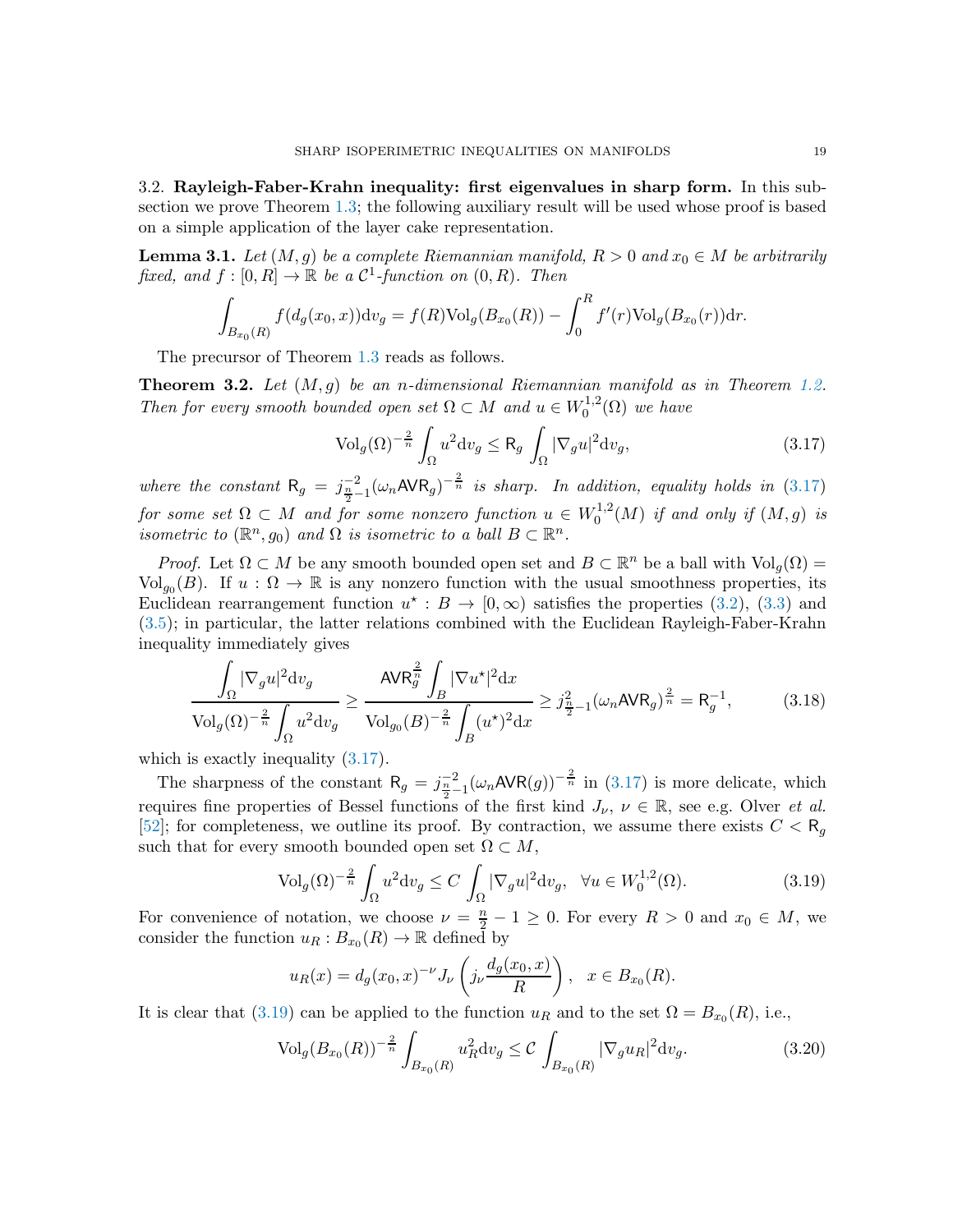Basic properties of Bessel functions combined with the eikoinal equation

$$
|\nabla_g d_g(x_0, x)| = 1 \text{ for a.e. } x \in M,
$$

imply that

$$
\int_{B_{x_0}(R)} |\nabla_g u_R|^2 dv_g = \frac{j_\nu^2}{R^2} \int_{B_{x_0}(R)} d_g(x_0, x)^{-2\nu} J_{\nu+1}^2 \left( j_\nu \frac{d_g(x_0, x)}{R} \right) dv_g.
$$

Applying Lemma [3.1,](#page-18-3) a change of variables, the Lebesgue's dominated convergence theorem and finally an integration by parts, one has

$$
\lim_{R \to \infty} \int_{B_{x_0}(R)} |\nabla_g u_R|^2 \mathrm{d}v_g = j_\nu^2 \omega_n \text{AVR}_g \left( J_{\nu+1}^2(j_\nu) - \int_0^1 t^n \frac{\mathrm{d}}{\mathrm{d}t} (t^{-2\nu} J_{\nu+1}^2(j_\nu t)) \mathrm{d}t \right)
$$
\n
$$
= j_\nu^2 n \omega_n \text{AVR}_g \int_0^1 t J_{\nu+1}^2(j_\nu t) \mathrm{d}t.
$$

Since  $J_{\nu}(j_{\nu}) = 0$ , a similar reasoning as above shows that

$$
\lim_{R \to \infty} \frac{\int_{B_{x_0}(R)} u_R^2 dv_g}{R^2} = n\omega_n \text{AVR}_g \int_0^1 t J_\nu^2(j_\nu t) dt.
$$

Letting  $R \to \infty$  in [\(3.20\)](#page-18-4) and taking into account the latter relations, we obtain that

$$
(\omega_n \mathsf{AVR}_g)^{-\frac{2}{n}} \leq C j_\nu^2.
$$

This inequality clearly contradicts  $C < R_g = j_{\nu}^{-2}(\omega_n AVR(g))^{-\frac{2}{n}}$ , concluding the sharpness of  $R_q$  in [\(3.17\)](#page-18-1).

Assume now that equality holds in [\(3.17\)](#page-18-1) for some open bounded set  $\Omega \subset M$  and some nonzero and nonnegative function  $u \in W_0^{1,2}$  $_{0}^{1,2}(\Omega)$ . In particular, equality in  $(3.17)$  (thus in [\(3.18\)](#page-18-5)) implies equality in [\(3.5\)](#page-14-3), where  $u^* : B \to \mathbb{R}$  is the Euclidean rearrangement function of u, and  $B \subset \mathbb{R}^n$  is a ball with  $\text{Vol}_g(\Omega) = \text{Vol}_{g_0}(B)$ . Furthermore, since u verifies a second order PDE involving the operator  $\Delta_q$  (obtained as the Euler-Lagrange equation associated with [\(1.5\)](#page-4-3)), it turns out by standard regularity theory that  $u \in C^{\infty}(\Omega)$ . Consequently, by Proposition [3.1](#page-14-0) one has  $AVR<sub>g</sub> = 1$  and  $\Omega$  is isometric to  $B \subset \mathbb{R}^n$ . The converse is trivial.  $\Box$ 

Proof of Theorem [1.3](#page-4-2). The proof rests upon Theorem [3.2.](#page-18-6) Indeed, the sharp estimate of the first eigenvalue  $\lambda_{1,g}^D(\Omega)$  in [\(1.7\)](#page-4-1) immediately follows by [\(3.17\)](#page-18-1), noticing that  $R_g = \Lambda_g^{-1}$ . Standard compactness and variational argument show that the infimum in [\(1.5\)](#page-4-3) is achieved. Thus, if equality holds in [\(1.7\)](#page-4-1) for some  $\Omega \subset M$ , then there exists some nonzero and signpreserving function  $u \in W_0^{1,2}$  $0^{1,2}(\Omega)$  which produces equality in  $(3.17)$  as well, concluding the proof, cf. Theorem [3.2.](#page-18-6)

**Remark 3.2.** Having sharp Sobolev inequalities on Riemannian manifolds with Ric  $\geq 0$  (see §[3.1](#page-16-5)[-3.2\)](#page-18-0), a natural question would be to establish such inequalities in the framework of general  $CD(0, N)$  spaces. Based on the sharp isoperimetric inequality in Theorem [1.1,](#page-1-1) a Pólya-Szegő inequality is expected to hold on  $CD(0, N)$  spaces; a similar argument has been completed recently on  $CD(\kappa, N)$  spaces with  $\kappa > 0$ , see Mondino and Semola [\[48\]](#page-21-24).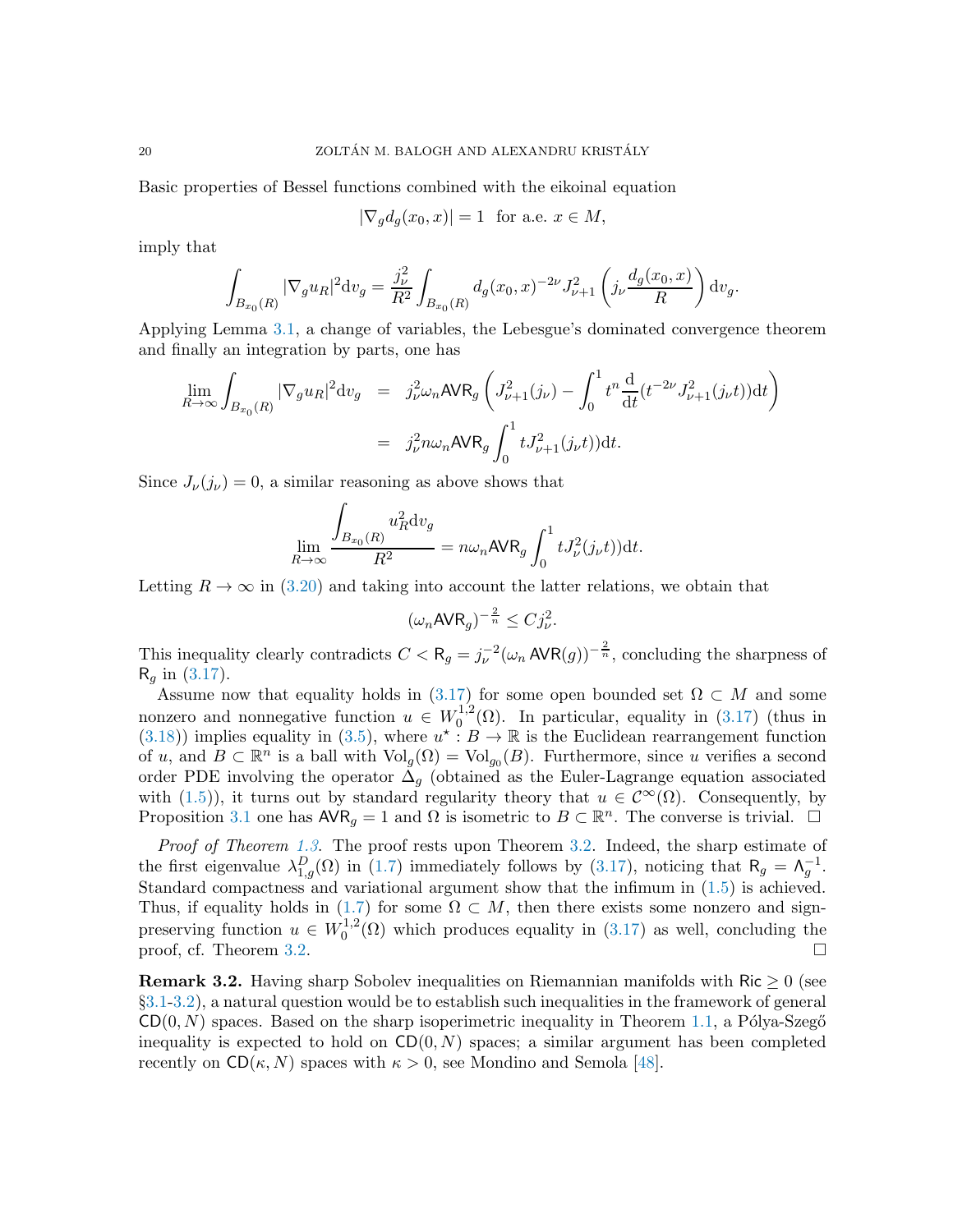Acknowledgments. The authors thank S. Brendle, G. Carron, L. Mazzieri, E. Milman and S. Ohta for stimulating conversations in the early stage of the manuscript. We also would like to thank the Reviewers for their thoughtful comments and efforts towards improving the presentation of our paper.

Final statement. The authors state that there is no conflict of interest.

## **REFERENCES**

- <span id="page-20-12"></span>[1] V. Agostiniani, M. Fogagnolo, L. Mazzieri, Sharp geometric inequalities for closed hypersurfaces in manifolds with nonnegative Ricci curvature. Invent. Math. 222 (2020), no. 3, 1033–1101.
- <span id="page-20-16"></span><span id="page-20-15"></span>[2] L. Ambrosio, N. Fusco, D. Pallara, Functions of bounded variation and free discontinuity problems. Oxford Mathematical Monographs. The Clarendon Press, Oxford University Press, New York, 2000.
- <span id="page-20-6"></span>[3] M. Anderson, On the topology of complete manifold of nonnegative Ricci curvature. Topology 3 (1990), 41–55.
- <span id="page-20-11"></span>[4] T. Aubin, Problèmes isopérimétriques et espaces de Sobolev. J. Differential Geometry 11 (1976), no. 4, 573–598.
- [5] K. Bacher, K.-T. Sturm, Ricci bounds for Euclidean and spherical cones. Singular phenomena and scaling in mathematical models, 3-23, Springer, Cham. (2014)
- <span id="page-20-13"></span>[6] Z. M. Balogh, A. Kristály, Equality in Borell-Brascamp-Lieb inequalities on curved spaces. Adv. Math. 339 (2018) 453-494
- <span id="page-20-5"></span>[7] S. Brendle, Sobolev inequalities in manifolds with nonnegative curvature. Comm. Pure. Appl. Math., to appear.
- <span id="page-20-20"></span>[8] J. E. Brothers, W. P. Ziemer, Minimal rearrangements of Sobolev functions. J. Reine Angew. Math. 384 (1988), 153–179.
- <span id="page-20-0"></span>[9] X. Cabr´e, X. Ros-Oton, Sobolev and isoperimetric inequalities with monomial weights. J. Differential Equations 255 (2013), no. 11, 4312–4336.
- <span id="page-20-1"></span>[10] X. Cabré, X. Ros-Oton, J. Serra, Sharp isoperimetric inequalities via the ABP method. J. Eur. Math. Soc. 18 (2016), 2971–2998.
- <span id="page-20-19"></span><span id="page-20-9"></span>[11] G. Carron, Euclidean volume growth for complete Riemannian manifolds. Milan J. Math. 88 (2020), 455–478.
- [12] G. Carron, Inegalités isopérimétriques de Faber-Krahn et consequences. Actes de la Table Ronde de Géométrie Différentielle (Luminy, 1992), 205–232, Sémin. Congr., 1, Soc. Math. France, Paris, 1996.
- <span id="page-20-4"></span>[13] F. Cavalletti, A. Mondino, Sharp and rigid isoperimetric inequalities in metric-measure spaces with lower Ricci curvature bounds. Invent. Math. 208 (2017), no. 3, 803–849.
- <span id="page-20-17"></span><span id="page-20-14"></span>[14] I. Chavel, Riemannian Geometry. A Modern Introduction. Second Edition, 2006.
- [15] J. Cheeger, T. H. Colding, Lower bounds on Ricci curvature and the almost rigidity of warped products. Ann. of Math. (2) 144 (1996), no. 1, 189–237.
- <span id="page-20-10"></span>[16] E. Cinti, F. Glaudo, A. Pratelli, X. Ros-Oton, J. Serra, Sharp quantitative stability for isoperimetric inequalities with homogeneous weights. Trans. Amer. Math. Soc., accepted (2021).
- <span id="page-20-18"></span><span id="page-20-3"></span>[17] T. H. Colding, Ricci curvature and volume convergence. Ann. of Math. (2) 145 (1997), no. 3, 477–501.
- [18] D. Cordero-Erausquin, R. J. McCann, M. Schmuckenschläger, A Riemannian interpolation inequality à la Borell, Brascamp and Lieb. Invent. Math. 146, (2001), 219–257.
- <span id="page-20-2"></span>[19] D. Cordero-Erausquin, B. Nazaret, C. Villani, A mass-transportation approach to sharp Sobolev and Gagliardo-Nirenberg inequalities. Adv. Math. 182 (2004), no. 2, 307–332.
- <span id="page-20-8"></span>[20] T. Coulhon, L. Saloff-Coste, Isopérimétrie pour les groupes et les variétés. Rev. Mat. Iberoamericana 9 (1993), no. 2, 293–314.
- <span id="page-20-7"></span>[21] C. Croke, A sharp four-dimensional isoperimetric inequality. *Comment. Math. Helv.* 59 (1984), no. 2, 187–192.
- <span id="page-20-21"></span>[22] M. Del Pino, J. Dolbeault, The optimal Euclidean  $L^p$ -Sobolev logarithmic inequality. *J. Funct. Anal.* 197 (2003) 151–161.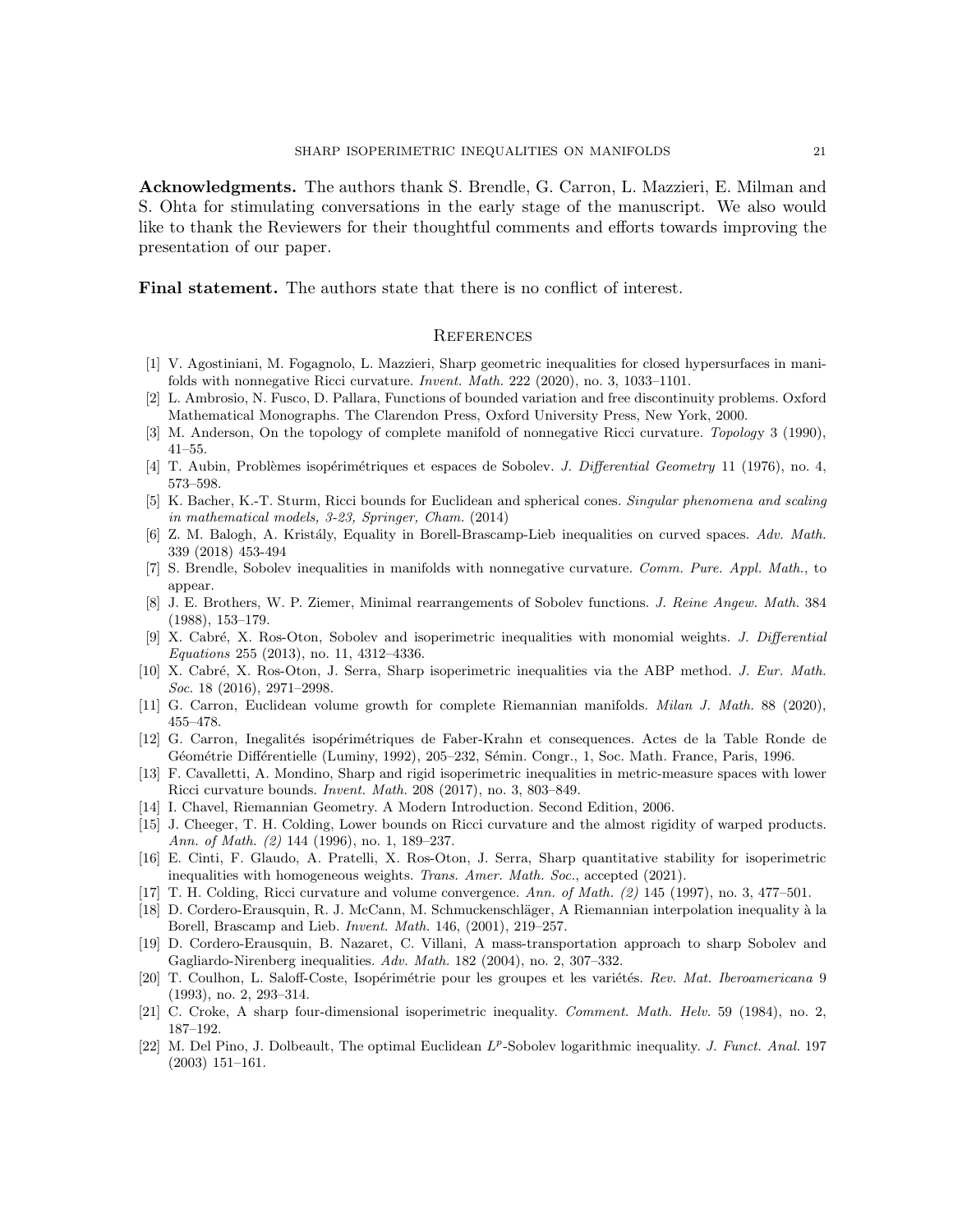- <span id="page-21-22"></span>[23] O. Druet, E. Hebey, M. Vaugon, Optimal Nash's inequalities on Riemannian manifolds: the influence of geometry. Int. Math. Res. Not. IMRN, 14, 1999, 735–779.
- <span id="page-21-8"></span>[24] M. P. do Carmo, C. Xia, Complete manifolds with non-negative Ricci curvature and the Caffarelli-Kohn-Nirenberg inequalities. Compos. Math. 140 (2004), 818–826.
- <span id="page-21-18"></span><span id="page-21-11"></span>[25] M. Fogagnolo, L. Mazzieri, Minimising hulls, p-capacity and isoperimetric inequality on complete Riemannian manifolds. Preprint, December 2020. Link: https://arxiv.org/abs/2012.09490
- [26] N. Fusco, The classical isoperimetric theorem. Link: https://www.docenti.unina.it/webdocentibe/allegati/materiale-didattico/377226
- [27] I. Gentil, The general optimal  $L^p$ -Euclidean logarithmic Sobolev inequality by Hamilton-Jacobi equations. J. Funct. Anal. 202 (2003), no. 2, 591–599.
- <span id="page-21-17"></span>[28] R. E. Greene, H. Wu,  $\mathcal{C}^{\infty}$  Convex functions and manifolds of positive curvature. Acta Math. 137 (1976), 209–245.
- <span id="page-21-16"></span>[29] R. E. Greene, H. Wu,  $C^{\infty}$  approximations of convex, subharmonic, and plurisubharmonic functions. Ann. Sci. ENS 12, 1 (1979), 48–84.
- <span id="page-21-10"></span>[30] E. Hebey, Nonlinear analysis on manifolds: Sobolev spaces and inequalities. Courant Lecture Notes in Mathematics, 5. New York University, Courant Institute of Mathematical Sciences, New York; American Mathematical Society, Providence, RI, 1999.
- <span id="page-21-5"></span>[31] F. Johne, Sobolev inequalities on manifolds with nonnegative Bakry-Émery Ricci curvature, preprint, March 2021. Link: https://arxiv.org/abs/2103.08496.
- <span id="page-21-14"></span>[32] C. Ketterer, Cones over metric measure spaces and the maximal diameter theorem. J. Math. Pures Appl. (9) 103 (2015), no. 5, 1228–1275.
- <span id="page-21-4"></span>[33] B. Klartag, Needle decompositions in Riemannian geometry. Mem. Amer. Math. Soc. 249 (2017), no. 1180,
- <span id="page-21-12"></span><span id="page-21-6"></span>[34] B. Kleiner, An isoperimetric comparison theorem. Invent. Math. 108 (1992), no. 1, 37–47.
- [35] A.V. Kolesnikov, E. Milman, Poincaré and Brunn-Minkowski inequalities on the boundary of weighted Riemannian manifolds. Amer. J. Math. 140 (2018), no. 5, 1147–1185.
- <span id="page-21-9"></span>[36] A. Kristály, Metric measure spaces supporting Gagliardo-Nirenberg inequalities: volume non-collapsing and rigidities. Calc. Var. Partial Differential Equations 55 (2016), no. 5, Art. 112, 27 pp.
- <span id="page-21-23"></span>[37] A. Kristály, S. Ohta, Caffarelli-Kohn-Nirenberg inequality on metric measure spaces with applications. Math. Ann. 357 (2013), no. 2, 711–726.
- <span id="page-21-7"></span>[38] M. Ledoux, On manifolds with non-negative Ricci curvature and Sobolev inequalities. Comm. Anal. Geom. 7 (1999), no. 2, 347–353.
- <span id="page-21-0"></span>[39] E. H. Lieb, M. Loss, Analysis. Second edition. Graduate Studies in Mathematics, 14. American Mathematical Society, Providence, RI, 2001.
- <span id="page-21-20"></span><span id="page-21-19"></span>[40] G. Liu, 3-manifolds with nonnegative Ricci curvature. Invent. Math. 193 (2013), no. 2, 367–375.
- [41] P. Li, Large time behavior of the heat equation on complete manifolds with nonnegative Ricci curvature. Ann. of Math. (2) 124 (1986), no. 1, 1-21.
- <span id="page-21-1"></span>[42] J. Lott, C. Villani, Ricci curvature for metric measure spaces via optimal transport. Ann. of Math. (2) 169 (3) (2009), 903–991.
- <span id="page-21-21"></span><span id="page-21-15"></span>[43] R. J. McCann, Polar factorization of maps on Riemannian manifolds. Geom. Funct. Anal. 11 (3) (2001) 589–608.
- [44] X. Menguy, Noncollapsing examples with positive Ricci curvature and infinite topological type. Geom. Funct. Anal. 10 (2000), no. 3, 600–627.
- <span id="page-21-2"></span>[45] E. Milman, Sharp isoperimetric inequalities and model spaces for the curvature-dimension-diameter condition. J. Eur. Math. Soc. 17 (5) (2015) 1041–1078.
- <span id="page-21-3"></span>[46] E. Milman, Beyond traditional curvature-dimension I: new model spaces for isoperimetric and concentration inequalities in negative dimension. Trans. Amer. Math. Soc. 369 (2017), no. 5, 3605–3637.
- <span id="page-21-13"></span>[47] E. Milman, L. Rotem, Complemented Brunn-Minkowski inequalities and isoperimetry for homogeneous and non-homogeneous measures. Adv. Math. 262 (2014), 867–908.
- <span id="page-21-24"></span>[48] A. Mondino, D. Semola, Polya-Szego inequality and Dirichlet p-spectral gap for non-smooth spaces with Ricci curvature bounded below. J. Math. Pures Appl. (9) 137 (2020), 238–274.